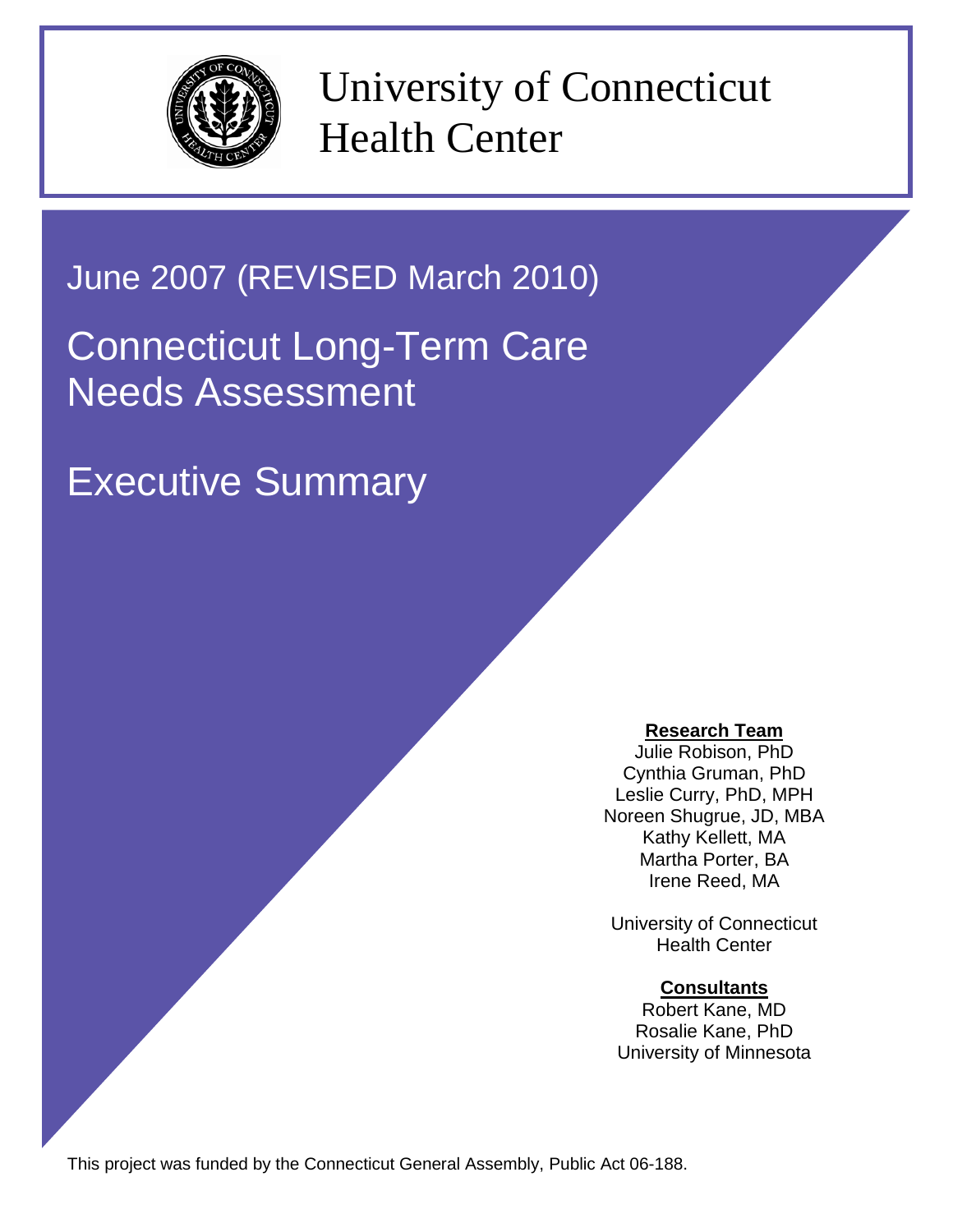# Acknowledgments

We gratefully acknowledge the assistance and support of the Connecticut Commission on Aging, Long-Term Care Planning Committee, and Long-Term Care Advisory Council. We also would like to acknowledge the valuable assistance of numerous people from Connecticut state agencies, providers, and advocacy groups who provided information and guidance in the preparation of this report. Particular thanks go to David Guttchen and Barbara Parks Wolf from the Office of Policy and Management, and Julia Evans Starr and William Eddy from the Connecticut Commission on Aging.

#### **Note to 2010 Revision:**

This 2010 revised report corrects a labeling error in Table 2 at the end of section III (B) of the 2007 report. A revised Table 2 and accompanying discussion may be found on pages 5-6. A more detailed document explaining the corrections, entitled *"Correction to the 2007 Connecticut Long-Term Care Needs Assessment Part I: Survey Results,"* can be found a[t http://www.uconn-aging.uchc.edu/res\\_edu/assessment.html](http://www.uconn-aging.uchc.edu/res_edu/assessment.html).

This project was funded by the Connecticut General Assembly (Section 38 of Public Act 06-188: An Act Concerning Social Services and Public Health Budget Implementation Provisions).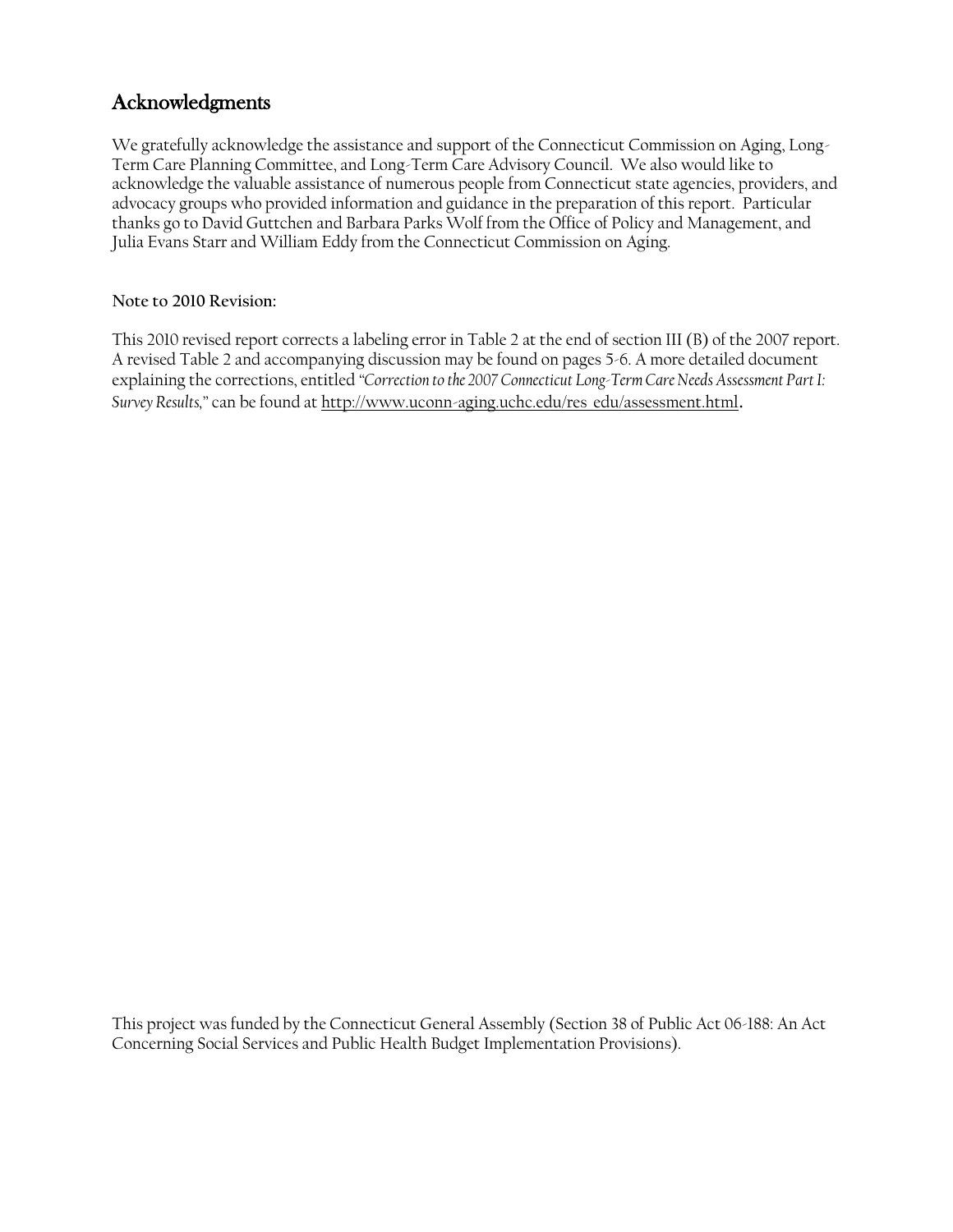# I. Background

Long-term care services and supports are needed to help people who require assistance over an extended period due to disability or chronic illness. Their needs may include basic functions such as eating, dressing or bathing or the tasks necessary for independent community living, such as shopping, managing finances and house cleaning. Likewise, needs range from minimal personal assistance with basic activities to virtually total care. These long-term care (LTC) needs are being met at home, in the community, in congregate residences and in institutional settings. Most individuals will be recipients of long-term care services at some point.

Connecticut and other states are increasingly confronted with burgeoning Medicaid expenditures, looming demand for long-term care services associated with demographic trends, and growing movements to enhance consumer choice and control. Yet policymakers often lack timely state-specific data to inform planning efforts.

# A. Authorization and Funding

To ensure that such data are available for the state's long-term care planning, legislative and other policymaking activities, the Connecticut General Assembly in its 2006 session authorized and funded a comprehensive statewide Long-Term Care Needs Assessment (the "Needs Assessment") ~ the first in over twenty years (Public Act 06-188, Section 38).

The General Assembly appropriated \$200,000 for the project, and subsequent supplementary funding of \$80,000 was provided by the Connecticut Long-Term Care Ombudsman Program (LTCOP). The contribution by the LTCOP was earmarked for additional analysis and recommendations to facilitate quality of life for people residing in nursing homes, assisted living and residential care homes.

## B. Selection of Researcher and Contract Award

In consultation with the Long-Term Care Advisory Council, the Long-Term Care Planning Committee, and the Connecticut Commission on Aging, the General Assembly selected the University of Connecticut Health Center's Center on Aging to conduct the Needs Assessment. Researchers at the Center on Aging have been awarded numerous related grants, are highly credentialed, and have extensive expertise in the field of aging, persons with disabilities, and long-term care.

## C. Project Design and Implementation

The team of researchers from the University of Connecticut Health Center's Center on Aging, led by Dr. Julie Robison and Dr. Cynthia Gruman, co-Principal Investigators, oversaw the design and implementation of the project. In addition to carrying out a comprehensive literature review on both Connecticut-specific and national data, Center on Aging staff conducted statewide mail, telephone and in-person surveys of both Connecticut residents and providers of long-term care services.

Project staff also conducted a full review of Connecticut's existing array of services and long-term care system rebalancing efforts. Rebalancing may be defined as achieving a more equitable balance between the proportion of public expenditures used for institutional services (e.g., nursing facilities and intermediate care facilities for the mentally retarded [ICF/MRs]) and that used for home and community-based services (HCBS). HCBS provide support to people with long-term care needs in their homes and communities.

In order to help identify structural strengths, weaknesses and gaps in the current system, and to compare Connecticut's rebalancing progress to that of other states, the research team hired as consultants Dr. Robert Kane and Dr. Rosalie Kane from the University of Minnesota. The Kanes are national experts in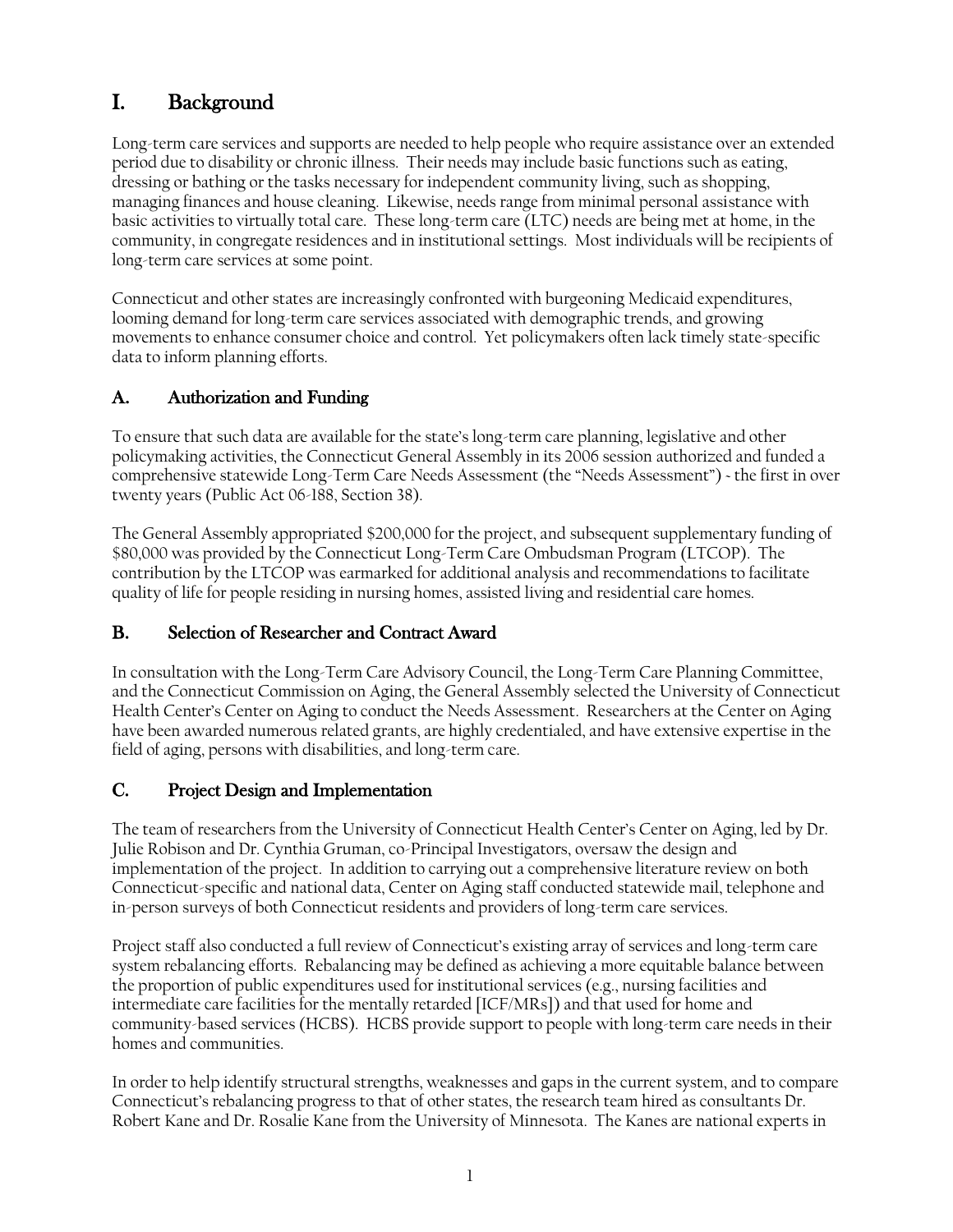the field of aging and long-term care. Between them, they have devoted 60 years to the study of aging, written scores of books and hundreds of journal articles about long-term care. For the last three years they have been directors of an in-depth study of long-term care rebalancing in eight states that was funded by the Centers for Medicare and Medicaid Services (CMS).

# D. Timeline

The Needs Assessment is a multi-pronged study whose results are presented in several reports. This Executive Summary is a compilation of the results, conclusions and recommendations contained in Part I: Survey Results and Part II: Rebalancing Report, described below. These reports and the others that comprise the entire Needs Assessment are noted below, with anticipated release dates:

#### **Connecticut Long-Term Care Needs Assessment Part I: Survey Results**: *June 2007*

- Literature review
- Resident survey results
- Provider survey results
- Conclusions from survey results

#### **Connecticut Long-Term Care Needs Assessment Part II: Rebalancing Report and Recommendations:** *June 2007*

- Context for rebalancing
- System assessment
- Featured management approaches
- Connecticut in a national context
- Conclusions from rebalancing study
- Recommendations based on survey results and rebalancing study

**Long- Term Care Ombudsman Report:** *Summer 2007*

**Financial Planning Assessment***: Summer 2007*

**Follow-up In-depth Studies:** *Periodic releases of issue briefs during 2007and 2008*

- Study of long-term care services and need in Connecticut by region
- Detailed results of the survey of people with disabilities
- Study of needs, plans, and current services use for people with mental health disabilities
- Other issue briefs as requested, pending additional legislative funding

The Needs Assessment has produced a rich trove of data that can be mined for further specialized studies as needed. The researchers welcome the opportunity for discussion with legislators, policymakers and other stakeholders with specific questions on any topic covered.

# II. Needs Assessment: Major Components

#### A. Literature Review

The review features national and state-specific data and trends as well as a comprehensive inventory of long-term care services and supports. It provides an overview of the delivery system in Connecticut today including who needs long-term care, who provides it, and the settings in which it is delivered. It also examines current public and private contributions to long-term care expenditures. This Executive Summary does not include references; a full list of references can be found in the Connecticut Long-Term Care Needs Assessment Part I: Survey Results.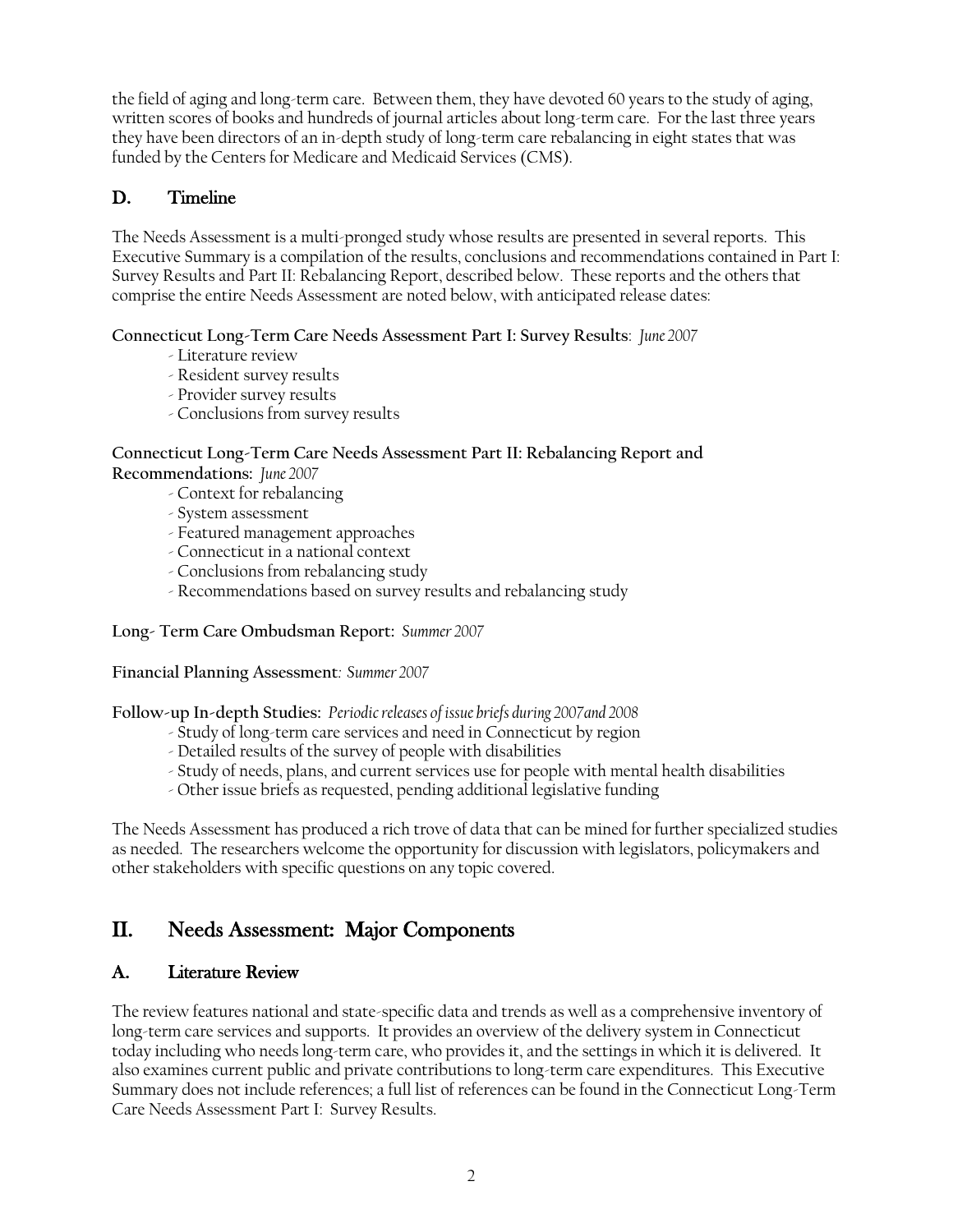# B. Resident Survey Results

A key element of the Needs Assessment was the gathering of relevant information directly from Connecticut residents. This information included residents' current and future plans, what communitybased services they now use, any unmet service needs, how prepared residents are to obtain these services, their preferences and expectations for care, care they provide to family members, and physical and mental health status.

**Methodology:** The primary method of data collection was a self-administered, written survey mailed directly to a random sample of 15,500 Connecticut residents. The survey was available in both English and Spanish. In order to raise awareness and provide opportunity for additional input from residents across the state, the random survey booklet was augmented by telephone interviews, survey packets distributed to numerous organizations, and a web-based survey. A widespread publicity campaign was conducted, including television appearances, radio interviews, newspaper articles, postings on various web sites, broadcast emails, announcements at multiple events across the state, and word of mouth. In addition, the survey was made available on the University of Connecticut Health Center website.

**Response Rate:** A total of 6,268 surveys were completed: 5,059 by mail, 34 by phone, and 1,175 online. Response rates from the random surveys were as follows:

|                                        | Surveys mailed | Response rate |
|----------------------------------------|----------------|---------------|
| Older adults (born before 1946)        | 5,250          | 34%           |
| Baby boomers (born 1946 to 1964)       | 5,250          | 24%           |
| People with disabilities from Medicaid | 5,000          | 28%           |
| waivers or other state funded programs |                |               |

This resulted in 4,700 general surveys and 1,568 surveys from people with disabilities. Seventy of these surveys were completed in Spanish. The number of returned surveys provides a large sample for reliable analysis that can be generalized to the population of Connecticut residents aged 42 and over.

# C. Provider Survey Results

Long-term care is provided both by unpaid family members or friends and by professionals in multiple fields. The caregiving perspective of family and friends was gathered as part of the resident survey. Another critical component of a comprehensive needs assessment is the perspective and experience of the professional provider community. The purpose of the provider survey was to characterize the current organization, financing, and delivery of professional long-term care services in the state.

**Methodology:** A total of 1,211 surveys were mailed to provider and service organizations that provide long-term care services and supports to the state's older adults and residents with disabilities. The sample included a broad mix of both public and private organizations. Fourteen service type categories were designated: home health agency, homemaker agency, assisted living, managed residential care, nursing home, residential care home, hospice, chronic disease hospital, senior center, adult day program, Area Agencies on Aging, Bureau of Rehabilitation Services providers, Department of Mental Retardation providers, and Department of Mental Health and Addiction Services providers. A total of 500 providers responded to the survey for an overall response rate of 46 percent.

## D. Progress Toward Rebalancing the Long-Term Care System in Connecticut and Recommendations

Connecticut is interested in shifting its long-term care utilization and expenditures towards community care and developing techniques that facilitate managing a system that is largely oriented away from institutions while assuring quality in all components of the system. The UConn Health Center research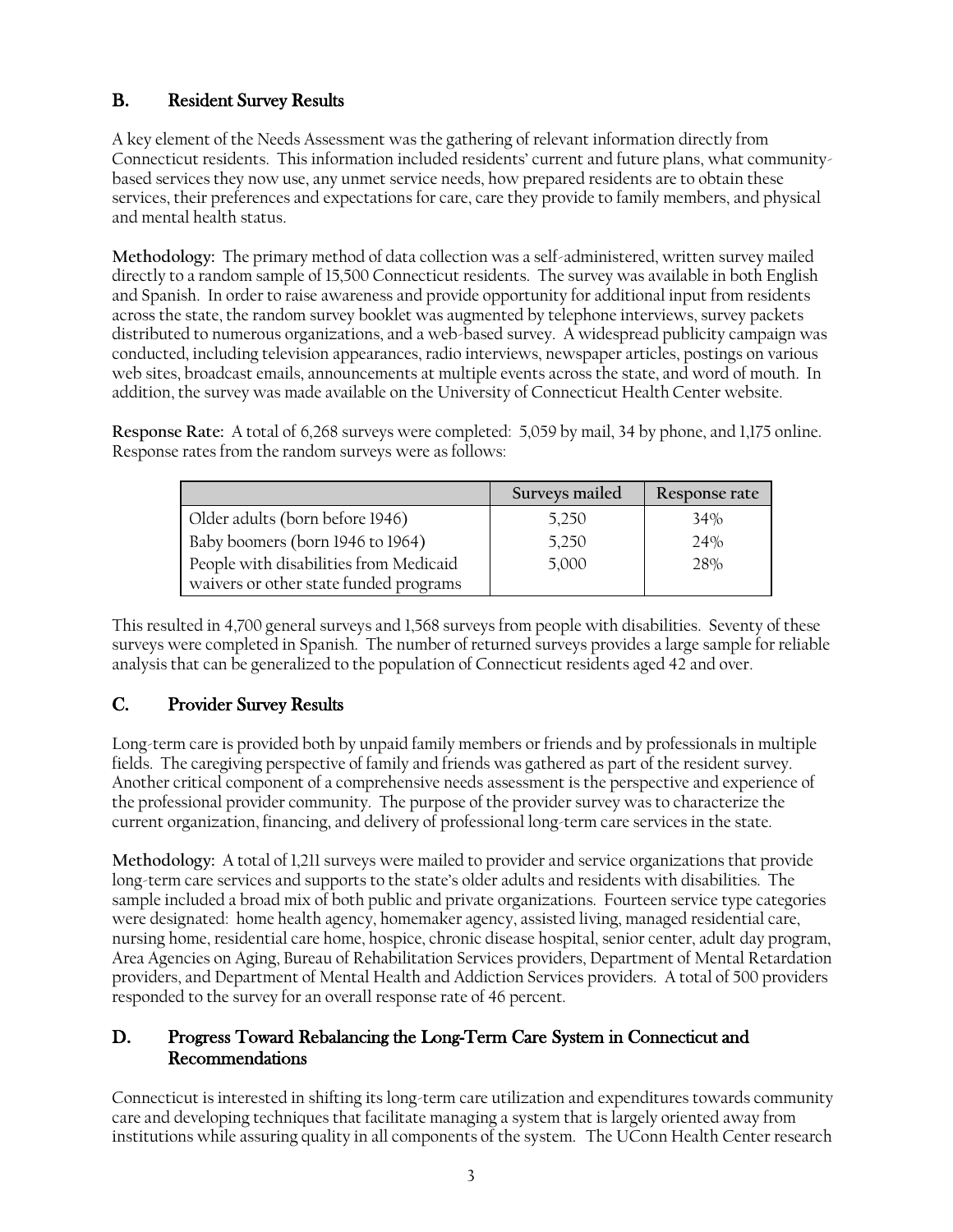team, in partnership with Drs. Robert and Rosalie Kane, guided a key informant interview process to assist in analyzing Connecticut's rebalancing progress. The team conducted interviews with 43 individuals with experience and knowledge about the Connecticut long-term care system. The group included providers, advocates, policy makers, family members, consumers, and state agency heads. The team also conducted an in-depth programmatic and financial analysis of Connecticut's institutional and home-based care options, and trends in rebalancing.

# III. Who Uses Long-Term Care …Today and Tomorrow?

# A. Today: Current Users of Long-Term Care

The population using long-term care services is diverse in age, gender, type and degree of disability. Risk factors for long-term care include functional and cognitive impairment, mental illness, challenging behaviors, chronic disease and falls. They also include various socioeconomic factors associated with poorer health and limited access to health care as well as living alone and problems with transportation. There are vast differences in the reasons for disabilities, the age at which they begin, the speed of progression, and the degree of activity limitation that may result; they may be sensory, cognitive, physical, or emotional, and may be observable or unseen. Individuals using long-term care include persons with dementia, intellectual disability, and mental illness. People with behavioral symptoms of underlying impairment, chronic conditions, and children with disabilities also need long-term care services and supports.

Although estimates differ somewhat, between 10 and 15 million Americans currently need long-term care services and supports. In Connecticut, an estimated 13 percent (402,369) of people age 5 and older reported a disability according to the U.S. Census Bureau's 2005 American Community Survey. Disability rates increase with age from six percent of people 5 to 20 years old, to 10 percent of people 21 to 64 years old, and to 35 percent of those 65 and older. Disability rates among Connecticut's population age 65 and older include those with a disability in one or more of the following areas: physical  $(26\%)$ , mobility (15%), sensory (14%), cognitive/mental (9%), and self-care (8%). Thirty-five percent of people over age 65 have one or more of the five disabilities listed and 7 percent have cognitive/mental disability or any other disability.

Accordingly, services and accommodations must be designed to meet the needs of people with a range of physical and mental disabilities. Attention must also be directed to addressing the needs and preferences of an increasingly racially and ethnically diverse population.

# B. Tomorrow: Changing Demographics  $\rightarrow$  Growing Demand

Many factors will affect future demand for various long-term care services. Life expectancy is increasing, which could lead to more age-related disabilities. On the other hand, people are living healthier lives at older ages. Medical science continues to seek treatment for many causes of age-related and other disabilities. A significant breakthrough in the prevention or treatment of Alzheimer's disease, for example, could dramatically decrease the need for many long-term care services. The advent of a previously unknown disease, such as AIDS, could have the opposite effect. Moreover, the trend toward rebalancing institutional and home and community-based services will create greater demand for community services even without the expected population growth.

It is possible, however, to project future demand based on current use and population growth estimates. Demographic trends indicate the proportion of the American population 65 and older is increasing and will continue to grow as the baby boomers begin to reach age 65 in 2011. The population age 85 and older will increase to more than three times its current size by 2040. U.S. Census Bureau population pyramids for Connecticut illustrate the shifting pattern in Figure 1.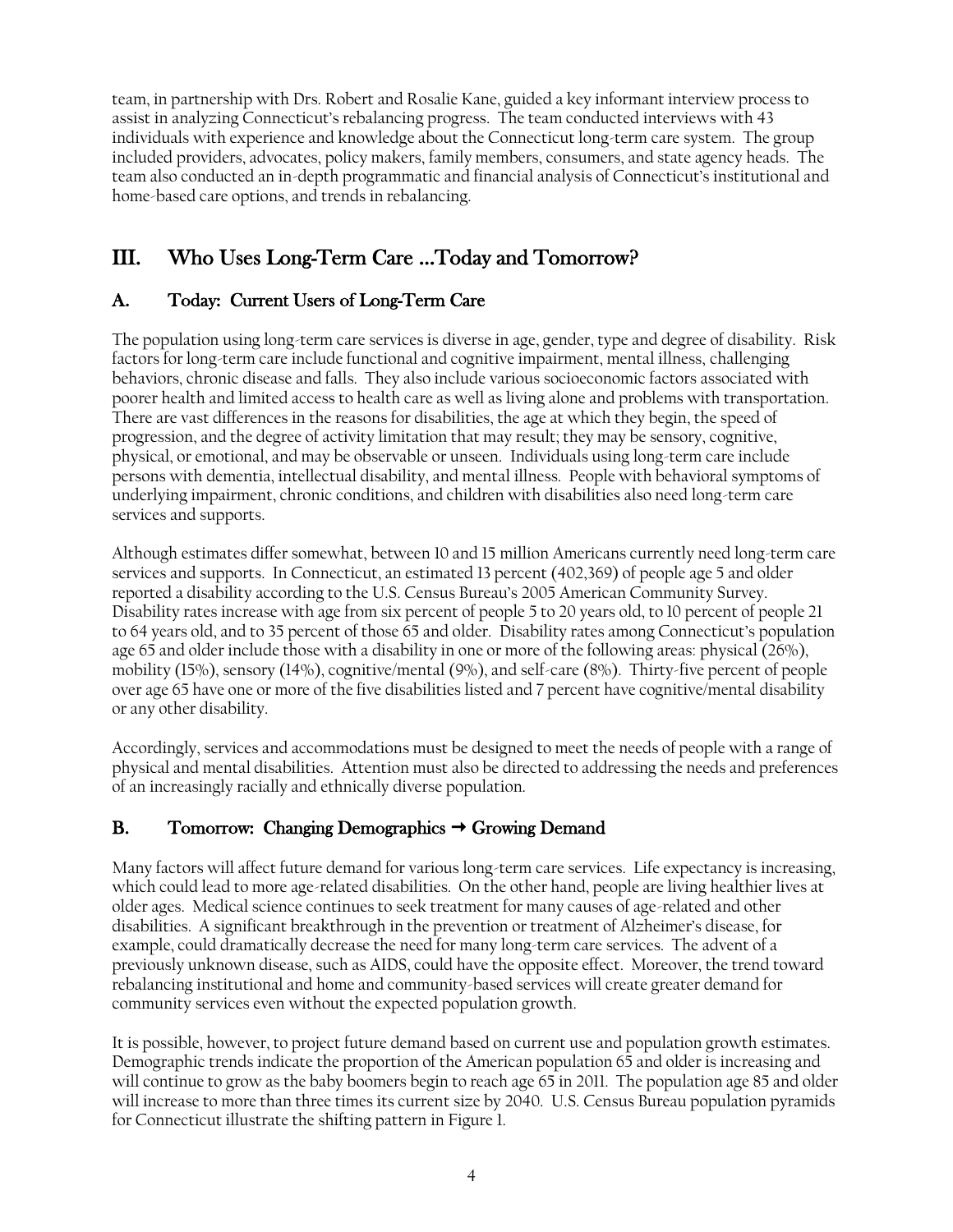#### Figure 1. Percentage of Total Connecticut Population by Age in 2000 and 2030



The strong association between older age, chronic illness, disability, and greater use of long-term care services will cause the demand for long-term care services to rise significantly in the coming years. Government estimates suggest that the number of persons needing paid long-term care services in the U.S., whether in a nursing home, other residential facility, or at home, could substantially double from 15 million in 2000 to 27 million by 2050. This pattern holds true for Connecticut as well, with major growth occurring for the 85+ population.

Needs assessment survey respondents, particularly persons with disabilities, report high rates of both current use and unmet need for long-term care services. Projections of future demand for long-term care services based on population growth indicate that total demand for ages 40+ will increase by nearly 30 percent by 2030, with far higher percentage increases among the older age groups.

| Age       | 2006<br>Current<br><b>TTC</b><br>Demand | 2006 CT<br>Population | 2006 Current<br>LTC Demand | 2030 CT<br>Population | 2030<br>Projected<br><b>LTC</b> Demand | Percent<br>increase<br>$2006-$<br>2030 |
|-----------|-----------------------------------------|-----------------------|----------------------------|-----------------------|----------------------------------------|----------------------------------------|
| $40 - 59$ | $7\%$                                   | 1,052,235             | 73,656                     | 901,639               | 63,115                                 | (14)                                   |
| $60 - 74$ | 10%                                     | 393,560               | 39,356                     | 602,154               | 60,215                                 | 53                                     |
| $75 - 84$ | 22%                                     | 176,194               | 38,763                     | 266,521               | 58,635                                 | 51                                     |
| $85+$     | 44%                                     | 82,399                | 36,256                     | 132,440               | 58,274                                 | 61                                     |
|           |                                         | 1,704,388             | 188,031                    | 1,902,754             | 240,238                                | 28                                     |

Table 1. Growth in Total Demand for Long-Term Care Services Ages 40+ 2006 to 2030

Moreover, future need for nursing facility care, assuming no progress in rebalancing, would rise by 43 percent during the same time period. Even if Connecticut is able to decrease the need for nursing home care by an additional 1 percent per year over the recently-experienced 0.4 percent per year, demographic trends would still cause the need for nursing facility care to rise by 25 percent by the year 2030.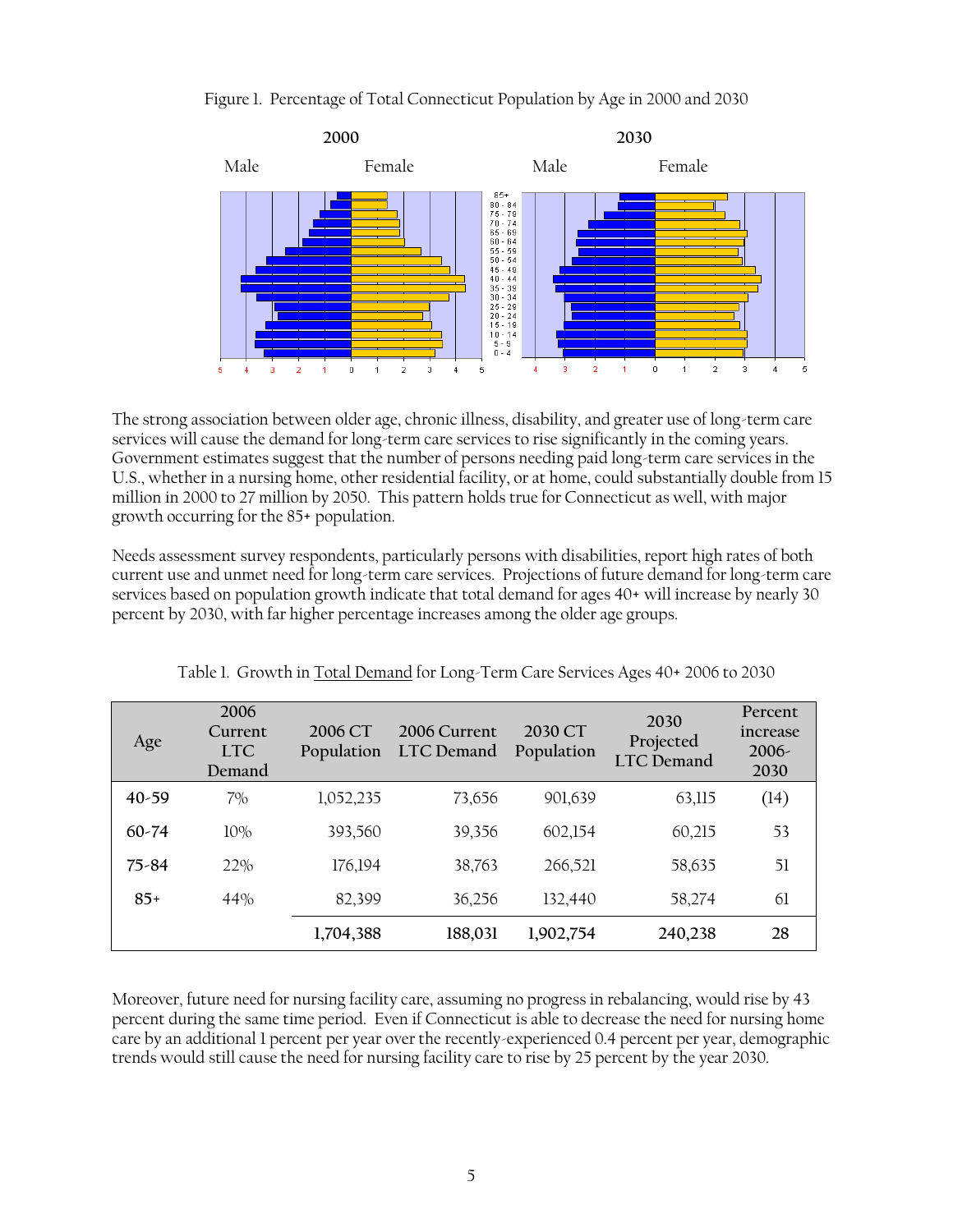|              |                                         | With current 0.4% yearly<br>decrease in NF population |                                        | Applying additional 1% yearly<br>decrease in NF population |                                        |
|--------------|-----------------------------------------|-------------------------------------------------------|----------------------------------------|------------------------------------------------------------|----------------------------------------|
| Age group    | <b>NF 2006</b><br>current<br>population | <b>NF 2030</b><br>population                          | NF percent<br>pop. change<br>2006-2030 | <b>NF 2030</b><br>population                               | NF percent<br>pop. change<br>2006-2030 |
| $\langle 65$ | 3178                                    | 2737                                                  | (14)                                   | 2117                                                       | (33)                                   |
| $65 - 74$    | 3088                                    | 5151                                                  | 67                                     | 4549                                                       | 47                                     |
| $75 - 84$    | 8062                                    | 11,501                                                | 43                                     | 9881                                                       | 23                                     |
| $85+$        | 13,361                                  | 20,246                                                | 51                                     | 17,641                                                     | 32                                     |
|              | 27,689                                  | 39,635                                                | 43                                     | 34,188                                                     | 25                                     |

Table 2. Projected Need for Nursing Facility Care in Connecticut 2006 – 2030\*

\*NOTE: All figures take into account projected overall population increases in each age group.

# IV. Who Provides Long-Term Care Services and Supports?

## A. Families / Informal Caregivers

Informal caregivers are family and friends who provide care without pay, and are the primary source of long-term care. There are an estimated 44 million informal caregivers in the United States. The importance of unpaid care provided by family and friends cannot be overemphasized, as it constitutes the backbone of the long-term care system. The total estimated annual economic value of unpaid care to people with disabilities age 18 and older in 2004 was \$306 billion. This figure exceeds public expenditures for formal home health care (\$43 billion in 2004) and nursing home care (\$115 billion in 2004).

Although family caregivers can be spouses, adult children, or other family and friends, the most common caregiver is female, 46 years old, has some college education, works outside the home, and provides about 20 hours of care weekly to her mother. Twenty percent of informal care is provided to other family members such as grandparents and siblings, and 24 percent of care is given to friends and neighbors. An increasing number of informal long-term caregivers are over 65 themselves, and are being challenged by caring for a relative 85 or older, a grandchild, or an adult child with disabilities.

Seventeen percent of all Needs Assessment survey respondents report that they provide unpaid care for a relative or friend who lives in Connecticut. Of those who do, 57 percent care for a parent and 31 percent care for a spouse, a child with a disability, or other relative who needs assistance. Over 80 percent of care recipients are age 65 or older, with 39 percent age 85 or older. Almost a third of care recipients have moderate or severe memory problems. Thirty-six percent of respondents report that their care recipient is not getting enough of such services as home health, homemaker services, transportation, adult day services, and care management. The age breakdown of caregivers and top reasons for unmet service needs are indicated in Figure 2 below.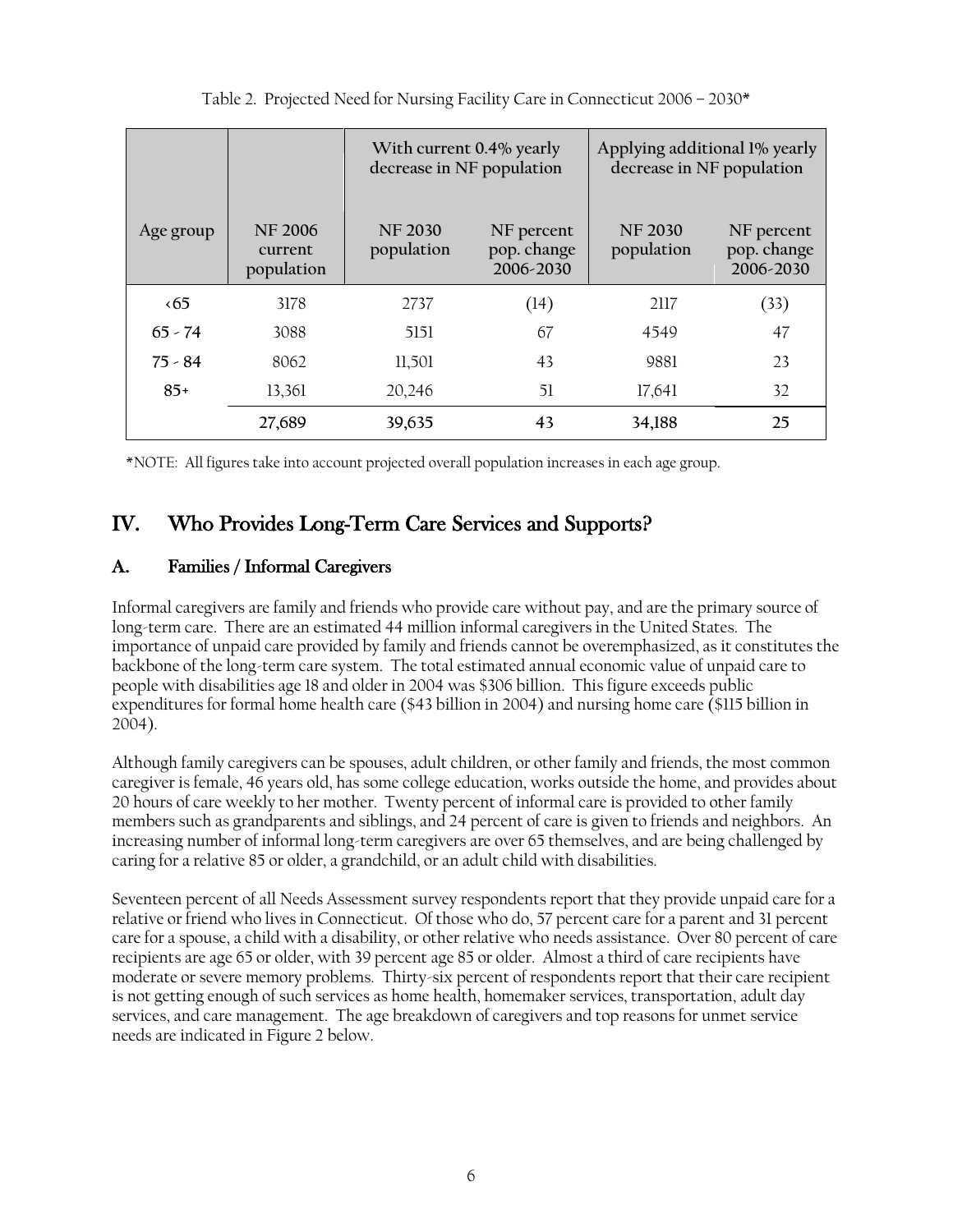

36% had unmet service needs

Reasons: 44% could not afford 32% did not know what was available 21% unreliable/poor service

#### B. Formal Caregivers

Formal caregivers, defined as paid direct providers of long-term care services in a home, communitybased or institutional setting, constitute a large and growing percentage of the workforce, both nationally and in Connecticut. Currently, the most significant factor affecting demand for paid longterm care services is the aging baby boomer generation. By 2050, as many as 27 million persons may need care by formal caregivers. Although many formal caregiver occupations are among the fastest growing in the country, the demand for such workers is growing at a faster rate than the supply.

The Connecticut Labor Department published 2004 data on the numbers of people in various long-term care-related occupations, and projected the numbers of people who will be needed to fill those jobs in 2014 (including both new jobs created and replacements for people leaving the workforce). All of the long-term care occupations will see growth between 2004 and 2014, as shown in Table 3. Efforts to rebalance the institutional bias of the current long-term care system will ideally lead to a greater percentage of people receiving long-term care at home. The impact of this shift on the paid caregiver workforce in Connecticut is reflected in a predicted 25 percent increase in home health aide positions and a 28 percent rise in personal and home care aide positions. These somewhat conservative estimates fall noticeably below the national predictions of greater than 50 percent job growth in these professions.

The emerging gap between the supply of long-term care workers and the needs of older adults and people with disabilities for their services has enormous implications for workforce development and public policy. Concerns related to the long-term care workforce include: low wages, poor benefits, lack of status, unattractive working conditions, recruitment and retention. In order to fill the growing need for long-term care workers in the coming years, employers and policy makers will need to find ways to overcome the field's negative image, retain current workers and attract new ones.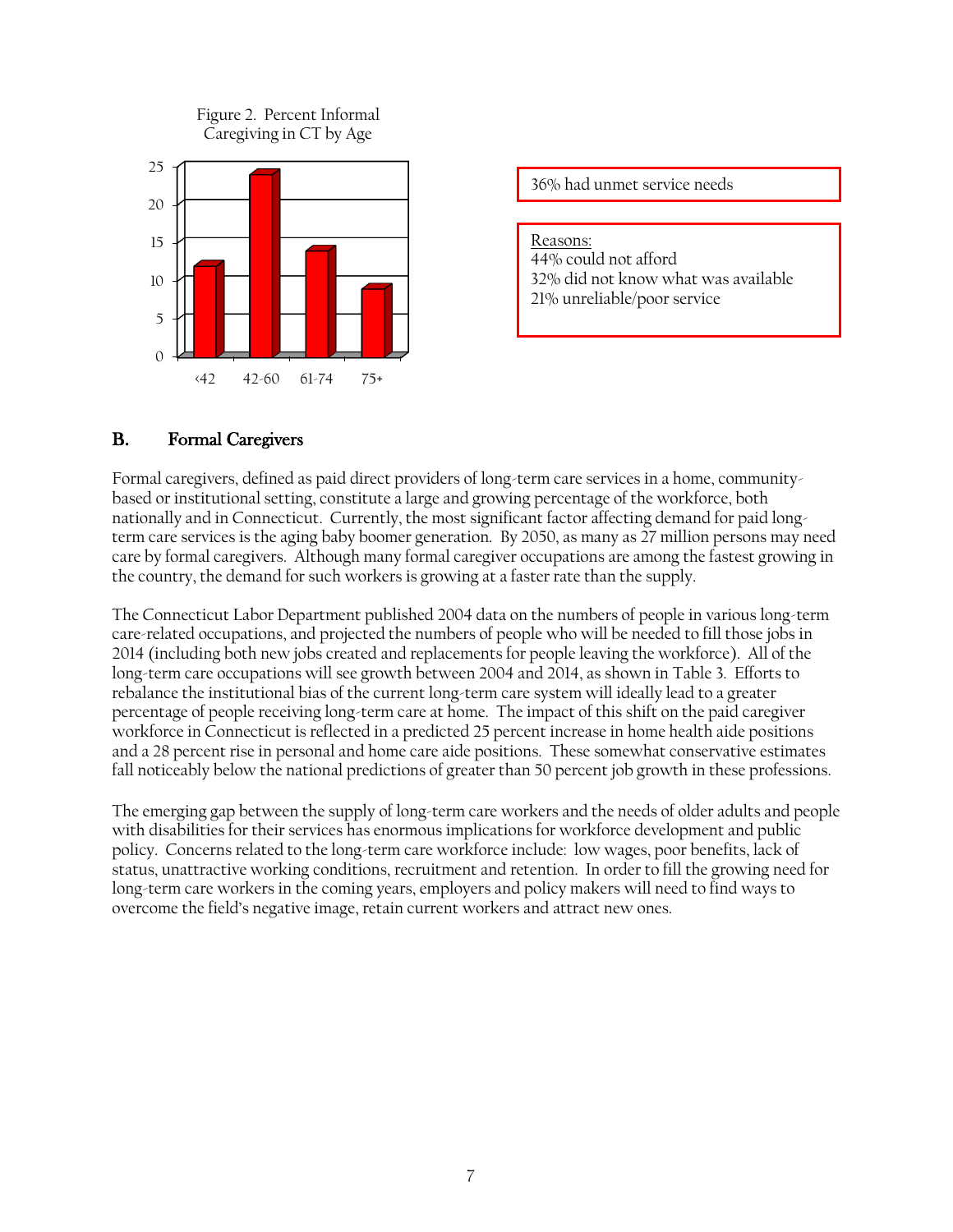| Long-term Care Occupations                      | 2004   | 2014   | <b>Net</b><br>Change | Percent<br>Change | <b>Total Annual</b><br>Openings |
|-------------------------------------------------|--------|--------|----------------------|-------------------|---------------------------------|
| Home Health Aides                               | 10,240 | 12,760 | 2,520                | 25%               | 386                             |
| Personal and Home Care Aides                    | 5,840  | 7,480  | 1,640                | 28%               | 258                             |
| Personal Care & Service Workers, All Other      | 680    | 730    | 50                   | $7\%$             | 20                              |
| Nursing Aides, Orderlies, and Attendants        | 24,410 | 26,560 | 2,150                | 9%                | 535                             |
| Registered Nurses                               | 31,890 | 36,020 | 4,130                | 13%               | 1,081                           |
| Licensed Practical & Licensed Vocational Nurses | 7,880  | 9,100  | 1,220                | 16%               | 294                             |
| Physical Therapists                             | 3,120  | 3,920  | 800                  | 26%               | 111                             |
| Occupational Therapists                         | 1,550  | 1,850  | 300                  | 19%               | 51                              |
| Rehabilitation Counselors                       | 4,080  | 4,790  | 710                  | 17%               | 165                             |
| Substance Abuse & Behavioral Disorder           |        |        |                      |                   |                                 |
| Counselors                                      | 1,130  | 1,380  | 250                  | 22%               | 51                              |
| Mental Health Counselors                        | 1,890  | 2,390  | 500                  | 27%               | 93                              |
| Psychiatrists                                   | 570    | 620    | 50                   | 9%                | 13                              |
| Psychiatric Aides                               | 540    | 620    | 80                   | 15%               | 15                              |
| Respiratory Therapists                          | 1,230  | 1,400  | 170                  | 14%               | 58                              |
| Mental Health & Substance Abuse Social          |        |        |                      |                   |                                 |
| Workers                                         | 2,490  | 3,010  | 520                  | 21%               | 95                              |
| Medical and Public Health Social Workers        | 2,120  | 2,620  | 500                  | 24%               | 86                              |
| Social and Human Service Assistants             | 7,890  | 9,330  | 1,440                | 18%               | 283                             |

Table 3. Connecticut 2004 and Projected 2014 Selected LTC Occupations

# V. Where is Long-Term Care Provided?

Long-term care is provided across an array of highly diverse settings, ranging from private homes to supportive environments in the community, to various institutional settings. In addition, long-term care is provided to persons who live in prisons and homeless shelters. Institutional settings include nursing homes or skilled nursing facilities, intermediate care facilities for the mentally retarded, psychiatric hospitals, and chronic disease hospitals.

# A. Home and Community

Home and community care includes a variety of services to individuals and families in their homes or other community settings aimed at increasing independence and decreasing the effects of disability or chronic illness. Community settings can include not only private homes, but also adult day and assisted living facilities, residential care homes, continuing care retirement communities, small group homes, local mental health authorities, and congregate housing.

Typically, people needing long-term care who live in the community depend on a combination of informal and formal care to meet their needs. Medicaid is a primary payer of formal long-term care services, but has historically covered more people with institutional care than with home and community care. Rebalancing efforts in Connecticut and other states have been shifting this balance, with increasing numbers of people covered by home and community services.

The Connecticut Home Care Program for Elders (CHCPE) is a major example of attempts to increase the number of people receiving home and community-based care, and decrease the number receiving institutional care. CHCPE is a nursing home diversion program, and eligibility is based on financial and functional criteria. It includes both a Medicaid waiver program that makes home care services available to Medicaid-eligible individuals, and state-funded home care services for individuals at slightly higher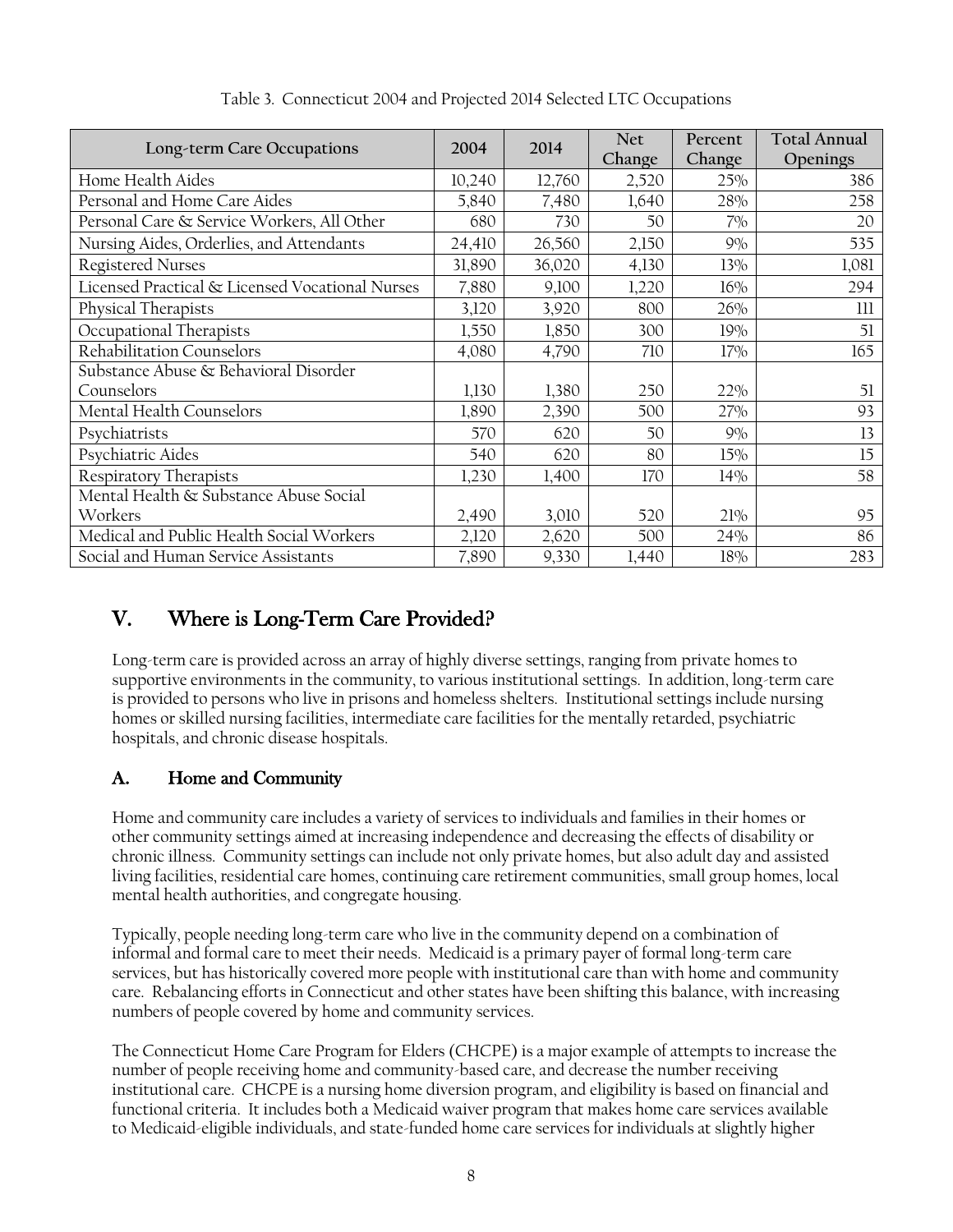asset limits. Its major drawback is its limitation to people age 65 and older. A younger person with Alzheimer's, multiple sclerosis, or other condition requiring long-term care would not be eligible.

In state fiscal year 2006 (SFY06) for the first time, more than half (51%) of Connecticut Medicaid longterm care clients received home and community-based care (see Table 4). Their eligibility for home and community services stems from their participation in the CHCPE and other Medicaid waiver programs, which are described in more detail in Section VII.

## B. Institutions

In SFY06, 49 percent of Connecticut Medicaid long-term care clients resided in institutions. The vast majority were in nursing facilities, with smaller numbers in ICF/MRs and chronic disease hospitals (see Table 4).

|                                              | <b>SFY 2003</b><br>Medicaid LTC<br>clients | Percent<br>distribution | <b>SFY 2006</b><br>Medicaid LTC<br>clients | Percent<br>distribution | Percent<br>change<br>2003-2006 |
|----------------------------------------------|--------------------------------------------|-------------------------|--------------------------------------------|-------------------------|--------------------------------|
| Home and Community<br>Care                   |                                            |                         |                                            |                         |                                |
| CT Home Care Program for<br>Elders           | 8,794                                      | 23.16%                  | 10,326                                     | 24.72%                  | 17%                            |
| Personal Care Assistance<br>Waiver           | 410                                        | 1.08%                   | 555                                        | 1.33%                   | 35%                            |
| Katie Becket Model Waiver                    | 125                                        | $0.33\%$                | 160                                        | 0.38%                   | 28%                            |
| Acquired Brain Injury<br>Waiver              | 144                                        | .038%                   | 261                                        | 0.62%                   | 81%                            |
| Mental Retardation<br>Waivers                | 5,857                                      | 15.43%                  | 7,273                                      | 17.41%                  | 24%                            |
| Targeted Case<br>Management/Mental<br>Health | 1,985                                      | 5.23%                   | 2,765                                      | 6.62%                   | 39%                            |
| Home and Community<br>Care Subtotal          | 17,315                                     | 45.60%                  | 21,340                                     | 51.09%                  | 23%                            |
| <b>Institutional Care</b>                    |                                            |                         |                                            |                         |                                |
| Nursing Facility                             | 19,373                                     | 51.02%                  | 18,732                                     | 44.84%                  | (3%)                           |
| ICF/MR                                       | 981                                        | 2.58%                   | 979                                        | 2.34%                   | $0\%$                          |
| Chronic Disease Hospital                     | 300                                        | 0.79%                   | 722                                        | 1.73%                   | 141%                           |
| <b>Institutional Subtotal</b>                | 20,654                                     | 54.40%                  | 20,433                                     | 48.91%                  | (1%)                           |
| <b>Total LTC Clients</b>                     | 37,969                                     | 100%                    | 41,773                                     | 100%                    | 10%                            |

Table 4. Proportion of CT Medicaid LTC Clients: Monthly Average SFY 2003 and 2006

Source: Connecticut Office of Policy and Management. Long-term care beds in the state psychiatric hospital are not included. In SFY 2006, this number comprises both the Comprehensive Waiver for Mental Retardation (4,890) and the Individual/Family Support Waiver for Mental Retardation (2,383).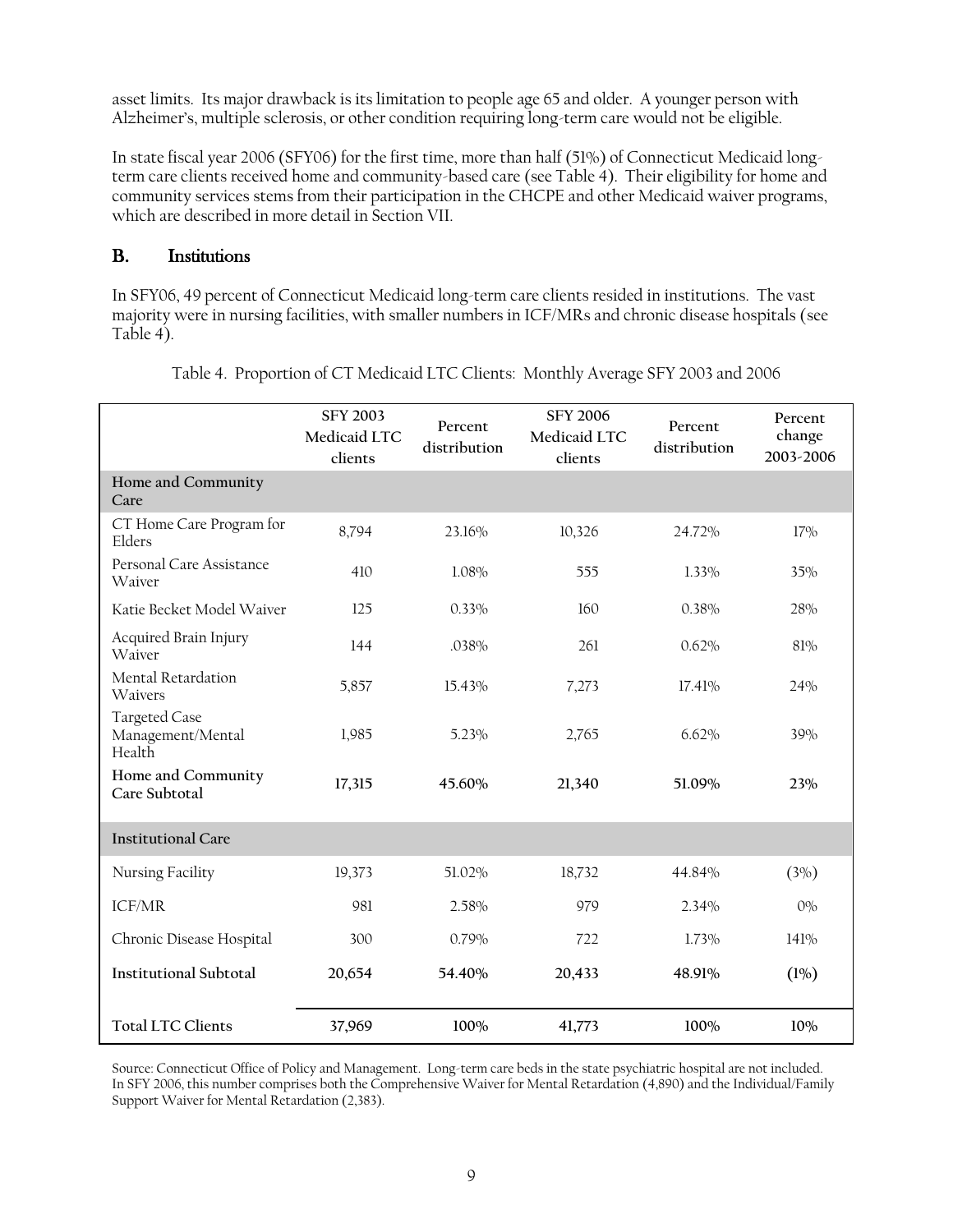# VI. How is Long-Term Care Being Transformed Across the Country?

Increasing attention is being devoted to enhancing consumer choice and self-direction in long-term care, encouraged by a number of national movements including the disability rights movement, the nursing home culture change movement, the growing strength of advocacy groups and self-advocacy, and the aging of consumer-oriented baby boomers.

The New Freedom Initiative (NFI) was announced by President Bush on February 1, 2001, followed up by the Executive Order 13217 on June 18, 2001. The NFI is a nationwide effort to remove barriers to community living for people of all ages with disabilities and long-term illnesses. It represents an important step in working to ensure that all Americans have the opportunity to learn and develop skills, engage in productive work, choose where to live and participate in community life.

There is also increasing interest in efforts to bring about a culture change in long-term care that emphasizes a home-like environment and person-directed care. One recent example of culture change is the Green House model. Green Houses differ from assisted living facilities and nursing homes in facility size, architectural design, patterns of staffing, and the way services are delivered. These self-contained residences are designed like a private home for seven to ten people, with each person having his or her own bedroom and full bathroom.

Connecticut's residents echoed these preferences throughout this assessment process. Independence, choice, and control are key factors for Connecticut residents, especially when using any type of long-term care services. For example, most respondents would like to work jointly with an agency in managing their community-based services, while over one-quarter expressed a desire for self-directed care independent of an agency.

# VII. What is Connecticut Doing to Rebalance?

In Connecticut, efforts to rebalance the system are progressing, though more slowly than in some of the leading states.



Figure 3. Percent Increase in Medicaid Spending for

The proportion of Medicaid long-term care expenses for home and community-based services increased from 23 percent in 1996 to 32 percent in 2006. However, much of that increase occurred in the late 1990s; since 2002, there has been almost no change.

This increase in the proportion of home and community-based services is in part a result of efforts to reduce nursing home use by limiting nursing home care through pre-admission screening, a moratorium on new nursing home beds, and constraints on the growth in Medicaid payments with simultaneous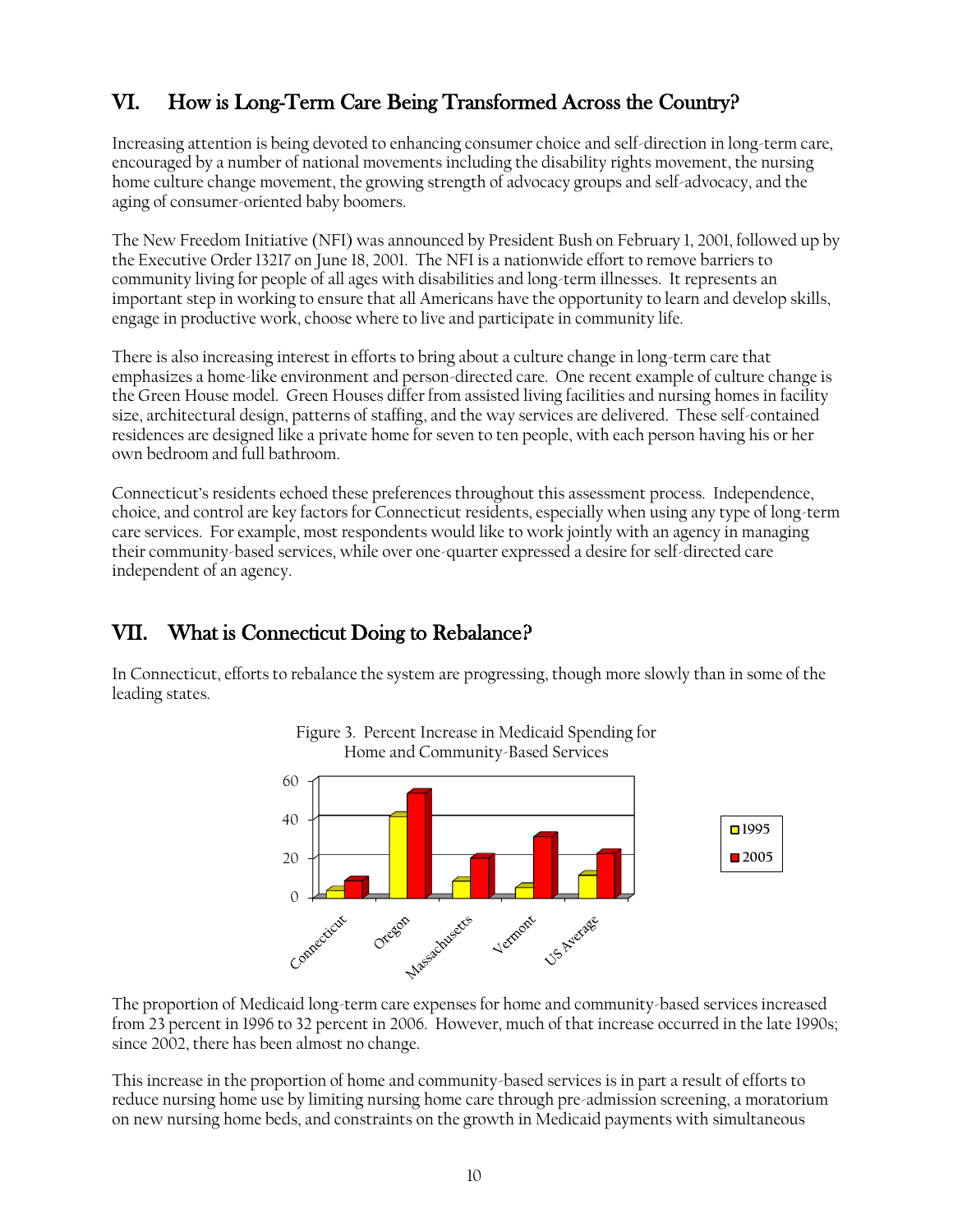expansion of home care through Medicaid. The expansion of HCBS in Connecticut has occurred primarily through several small pilot programs and Medicaid home and community-based waivers explained in more detail in Section VII (A) below. These include the CHCPE, the Personal Care Assistance Waiver (PCA), the Acquired Brain Injury Waiver (ABI), the Katie Beckett Waiver, and two waivers for individuals with intellectual disabilities that are managed by the Department of Mental Retardation. Also in process are waivers to support individuals with HIV/AIDS and serious psychiatric disabilities.Connecticut has also received eight federal grants since 2000, aimed at improving the longterm care system. The majority of these grants are CMS systems change grants.

While Connecticut has made some progress in rebalancing, it ranks in the middle among the states for rebalancing expenditures. In a FY 2005 ranking of the states, Connecticut ranked  $26<sup>th</sup>$  with only about a third of its total Medicaid long-term care expenditures spent on community-based services, very close to the U.S. average. Top-ranked Oregon spent 70 percent of its Medicaid long-term care dollars on community-based services. Nevertheless, Connecticut is an expensive state for long-term care, spending more per capita than most states in many areas. For example, in 2005 Connecticut ranked high in per capita expenditures in the following areas:

- $\blacksquare$  4<sup>th</sup> in nursing home expenditures
- $\bullet$  9<sup>th</sup> in ICF/MR expenditures

 $\overline{a}$ 

- $\bullet$  9<sup>th</sup> in home and community-based waiver services
- $\blacksquare$  3<sup>rd</sup> in home health care expenditures (although not all home health expenses are for long-term care)
- $\blacksquare$   $2<sup>nd</sup>$  in total long-term care expenditures

Connecticut's per capita expenditures in various waivers and institutions can be compared to that in eight other states that have recently undergone a CMS-funded comprehensive review of their rebalancing efforts (see Figure 4).





Connecticut has allowed nursing homes and ICF/MRs to close through attrition and has a moratorium on any new nursing facility beds. The nursing home population in Connecticut has decreased by 641 residents between 2003 and 2006, and the ICF/MR population has decreased by two people in the same time period. At the same time, several of the Medicaid waivers have waiting lists. Other states have

<sup>&</sup>lt;sup>1</sup> The grants include: Medicaid Infrastructure Grant (2000), Nursing Facility Transitions to Independent Living Grant (2001), Real Choice Systems Change Grant (2002), Independence Plus Waiver Initiative (2003), Quality Assurance and Improvement in Home and Community-based Services (2003), Community-Integrated Personal Assistance Services and Supports (2003), Mental Health Transformation State Incentive Grant (2005), and Money Follows the Person Rebalancing Demonstration (2007).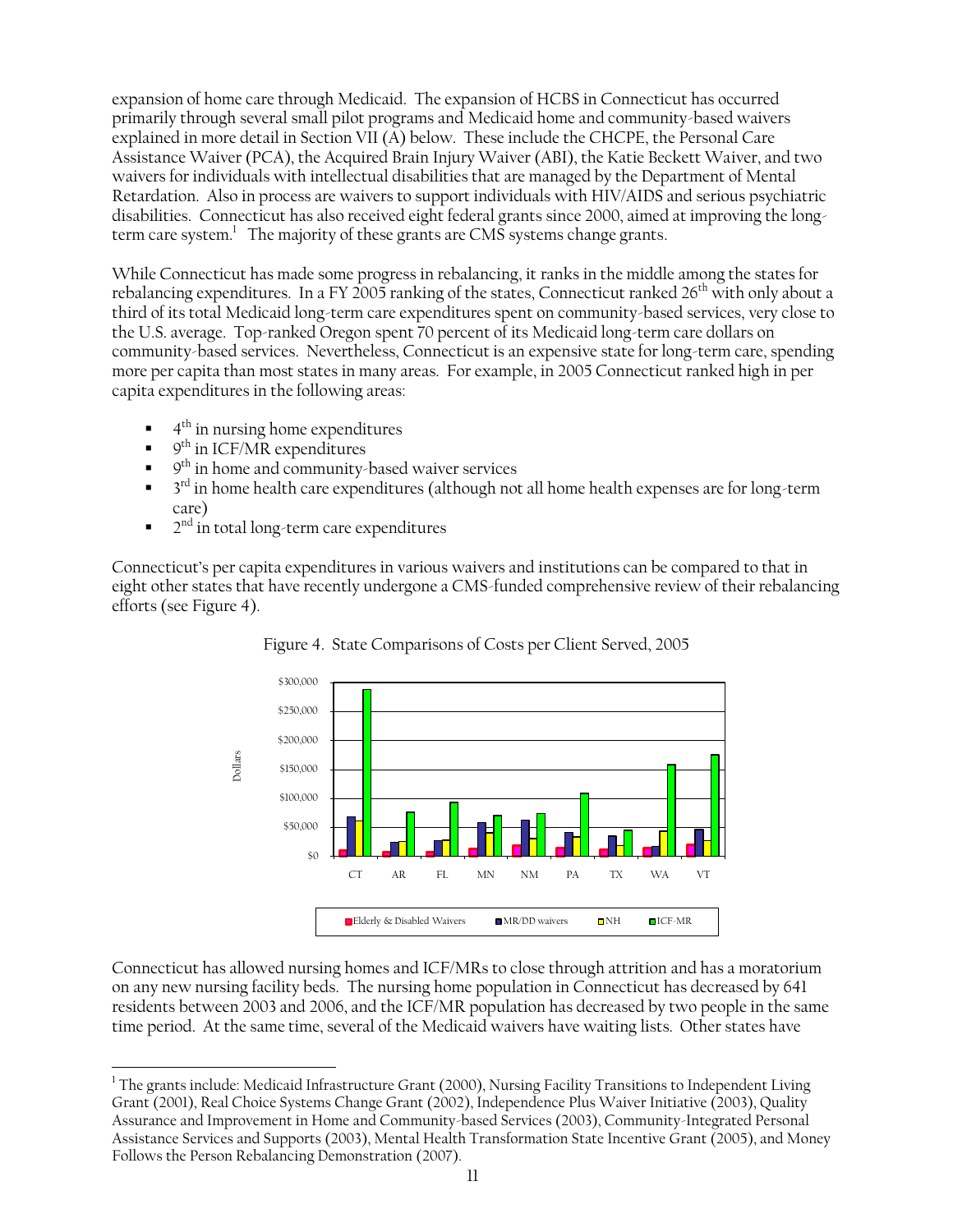taken a much more proactive approach to remove institutional beds and close facilities, and thus have significantly decreased the numbers of residents in long-term care institutions. However, reducing the number of institutional beds is only part of the equation, especially given the future increase in the number of people needing long-term assistance. This approach only works well if money saved through nursing home bed reduction is reinvested into home and community-based services, and the state commits to expanding community options. While Connecticut is clearly moving in the right direction in its rebalancing efforts, many other states are moving faster.

## A. What are the Major Home and Community-Based Services and Supports in Connecticut?

Connecticut's HCBS system is fragmented, with many programs, pilots and waivers. The six Medicaid waiver programs are summarized in Table 5.

Table 5. Connecticut's Medicaid Home and Community-Based Service Waivers as of April 2007

**CT Home Care Program for Elders**

| Participants:                       | Serves approximately 14,000 older adults age 65+ with a minimum of three critical needs (the same<br>criteria as required for nursing homes). Includes both Medicaid waiver clients (9,000) and state-<br>funded clients who do not meet either the financial or functional qualification for the waiver. No<br>wait list for waiver or state-funded PCA pilot; wait list for state-funded pilot that funds ALSA<br>services in private MRCs.                           |
|-------------------------------------|-------------------------------------------------------------------------------------------------------------------------------------------------------------------------------------------------------------------------------------------------------------------------------------------------------------------------------------------------------------------------------------------------------------------------------------------------------------------------|
| Settings:                           | Personal residences, adult day care centers, congregate housing, elderly housing, residential care<br>homes, CCRC and MRC assisted living, Alzheimer's facilities with private assisted living.                                                                                                                                                                                                                                                                         |
| Services:                           | Adult day programs, adult day health care, assistive devices, assisted living services, care<br>management, chore services, companion services, home health aide services, home delivered meals,<br>homemaker services, hospice services, information & referral, mental health counseling, nursing<br>services, nutritional services, PCA services, personal emergency response, physical, speech,<br>respiratory & occupational therapy, respite care, transportation |
|                                     | Personal Care Assistance Waiver                                                                                                                                                                                                                                                                                                                                                                                                                                         |
| Participants:                       | Serves up to 698 adults with physical disabilities, self-direction. Waiting list begun in February 2007<br>when maximum number of slots reached. Age cap recently removed.                                                                                                                                                                                                                                                                                              |
| Settings:                           | Personal residences                                                                                                                                                                                                                                                                                                                                                                                                                                                     |
| Services:                           | Personal assistance services, personal emergency response                                                                                                                                                                                                                                                                                                                                                                                                               |
| <b>Acquired Brain Injury Waiver</b> |                                                                                                                                                                                                                                                                                                                                                                                                                                                                         |
| Participants:                       | Serves up to 369 adults with acquired brain injury. Currently at or near capacity on financial cap and<br>number of slots                                                                                                                                                                                                                                                                                                                                               |
| Settings:                           | Personal residences, group residences                                                                                                                                                                                                                                                                                                                                                                                                                                   |
| Services:                           | Case-management, chore, cognitive behavioral program, community living supports, companion, day<br>habilitation, durable medical equipment, family training, homemaker services, home delivered meals,<br>independent living training, personal care assistance, personal emergency response, pre-vocational<br>services, respite care, substance abuse, supported employment, transportation and vehicle<br>modification                                               |
| Katie Beckett Model Waiver          |                                                                                                                                                                                                                                                                                                                                                                                                                                                                         |
| Participants:                       | Serves up to 180 individuals (primarily children) with physical disabilities. Waiting list of over 100.                                                                                                                                                                                                                                                                                                                                                                 |
| Settings:                           | Personal residences                                                                                                                                                                                                                                                                                                                                                                                                                                                     |
| Services:                           | Assistive devices, care management, durable medical equipment, home health aide services,<br>information & referral, mental health counseling, nursing services, physical, speech, respiratory,<br>occupational therapy, prescription drug assistance, transportation                                                                                                                                                                                                   |
|                                     | <b>DMR Individual/Family Support Waiver</b>                                                                                                                                                                                                                                                                                                                                                                                                                             |
| Participants:                       | Serves 3,245 individuals with intellectual disabilities. (Current waiting list because budget cap<br>reached.)                                                                                                                                                                                                                                                                                                                                                          |
| Settings:                           | Personal residences                                                                                                                                                                                                                                                                                                                                                                                                                                                     |
| Services:                           | Supported living, personal support, individual habilitation, adult companion, respite care, personal<br>emergency response, home and vehicle modifications, supported employment, group day programs,<br>individual day programs, behavior/nutritional consultation, specialized equipment and supplies,<br>transportation, family consultation/support, individual consultation/support                                                                                |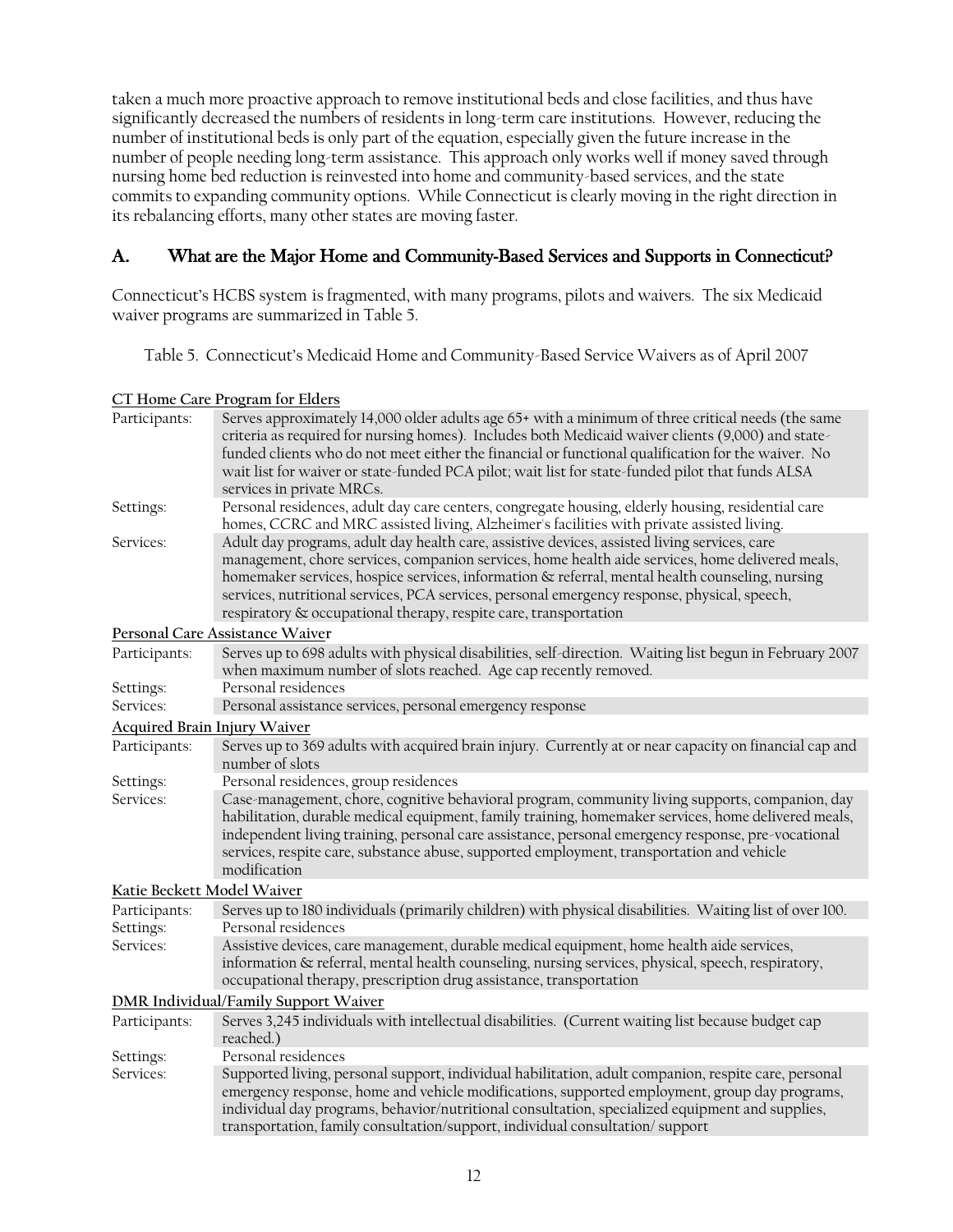#### **DMR Comprehensive Waiver**

| Participants: | Serves 4,370 individuals with intellectual disabilities. (Current waiting list because budget cap    |
|---------------|------------------------------------------------------------------------------------------------------|
|               | reached.)                                                                                            |
| Settings:     | Personal residences, community living arrangement, community training home, assisted living          |
| Services:     | Supported living, personal support, individual habilitation, adult companion, respite care, personal |
|               | emergency response, home and vehicle modifications, supported employment, group day programs,        |
|               | individual day programs, behavior/nutritional consultation, specialized equipment and supplies,      |
|               | transportation, family consultation/support, individual consultation/support                         |

While Connecticut's Medicaid state plan covers the cost of institutional services including nursing homes, ICF/MRs, and chronic disease hospitals, there are also a limited number of HCBS funded through the Medicaid state plan. These include home health care, durable medical equipment, and rehabilitation options for adults and children. The majority of the formal home care services are provided by home health care agencies. Services offered include skilled nursing, physical therapy, speech therapy, occupational therapy, homemaker/home health aide service and medical social services.

## B. Who Pays for Long-Term Care and How Much?

There are two broad sources of financing for long-term care: public programs and personal resources. Public funding sources include the Medicaid and Medicare programs, programs administered through the Older Americans Act, and state-funded programs. Personal resources include informal care donated by family and friends, out-of-pocket spending and private insurance. Although clearly significant, the financial contribution of informal care providers is difficult to calculate and is not typically included in expenditure estimates. Without including the cost of informal care, in 2004, approximately 23 percent of long-term care costs were paid out-of-pocket by individuals, 9 percent were paid by private insurance, 42 percent by Medicaid, 20 percent by Medicare, and 3 percent from other public sources.

- Medicaid is the primary payer of LTC nationally and in Connecticut.
- In Connecticut, in SFY 2006, Medicaid expenses for long-term care comprised approximately 14 percent of total state expenditures or \$2.23 billion. Of that total, 32 percent was spent on HCBS, representing 51% of LTC clients, and 68 percent on institutional care, representing 49% of LTC clients.
- Historically, Medicaid did not pay for long-term care in the community except by waiver, hence it is "institutionally biased".
- Medicare does not generally pay for long-term care, with minor exceptions it will pay for 100 days post-hospital discharge in a nursing home and for very limited home care services. Medicare coverage is focused on rehabilitation.
- Individuals paid for nearly one-quarter of long-term care costs in 2004, including direct payment of services as well as deductibles and co-payments for services primarily paid by another source. Growth in out-of-pocket payments was expected to decrease sharply in 2006 with the advent of Medicare Part D prescription coverage.
- Types of private insurance include supplements to Medicare coverage (Medigap), traditional health insurance, and policies targeted specifically to long-term care.
- Nearly 85 percent of Medicare beneficiaries have some type of supplemental Medigap coverage which typically pays for cost-sharing (deductibles and coinsurance) from Parts A and B, and may pay for additional services not covered. Medigap insurance typically does not cover most longterm care expenses.
- Over the past 10 years, the market for long-term care insurance has grown substantially. In 1990, slightly fewer than 2 million policies had been sold in the U.S. to individuals age 55 and older. By 2000, however, this figure had tripled and the number of policies sold either on an individual basis or through employer-sponsored group plans had increased to more than six million.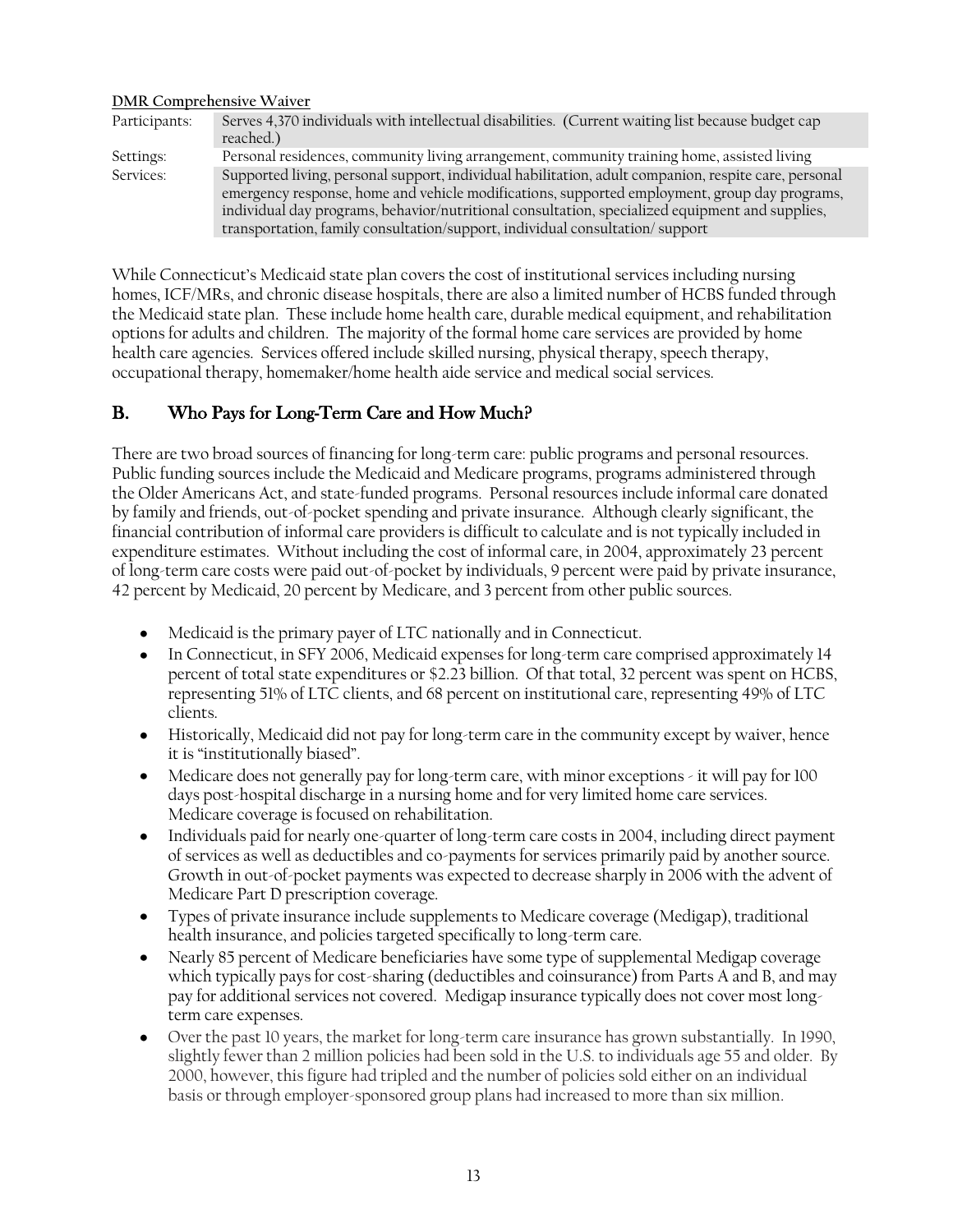The average private-pay daily cost for nursing home care in Connecticut rose 5 percent in 2006 to \$299 daily or \$109,000 a year, according to the Connecticut Partnership for Long-Term Care. With the average length of nursing home stay at two and a half years, the total estimated cost of care is \$272,000. Medicaid continues to be the primary source of nursing home payment in Connecticut and covers 69 percent of all residents. Sixteen percent is paid by Medicare (primarily for the first 100 days posthospital discharge), 13 percent is paid out-of-pocket, and 2 percent by private or long-term care insurance.

Connecticut's overall Medicaid long-term care expenditures continue to grow, with nursing facilities constituting the greatest total expenditures and ICF/MRs the greatest per client cost. Figure 5 indicates the change in total long-term care expenditures during the time frame 2002-2006. ICF/MR expenditures rose substantially (24%) between 2002 and 2006, while nursing home expenditures grew by 15 percent. The biggest percentage increases in expenditures among the large home and community-based waiver programs were the elder waiver (28%) and the mental retardation waivers (14%).



Figure 5. CT Medicaid LTC Expenditures 2002-2006

Figure 6 demonstrates the change in Medicaid cost per client for various institutions and waiver programs in Connecticut during the time frame 2002-2006. The cost per client for ICF/MR care is the most expensive, in part because it offers a more extensive array of services such as vocational supports, and it is trending higher. The per client expenditures for the Elder waiver are substantially less than those for the MR waiver (greater than a ten-fold difference).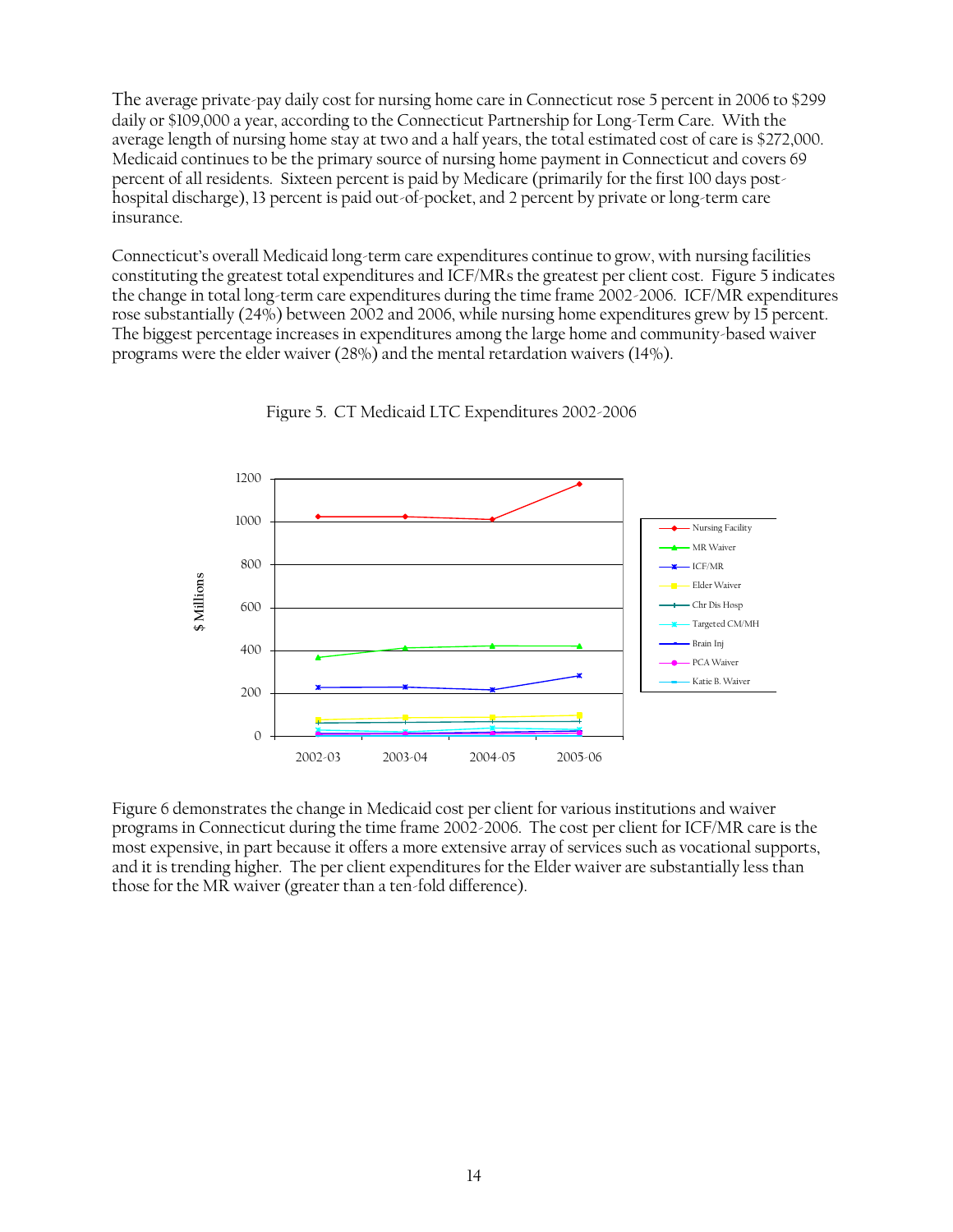



# VIII. What is Connecticut's Capacity to Meet the Growing Demand?

Government estimates suggest that the number of persons needing paid long-term care services in the U.S., whether in a nursing home, other residential facility, or at home, could substantially double from 15 million in 2000 to 27 million by 2050. Consistent with the growing demand for long-term care workers, the anticipated supply is increasing slowly with little evidence that there will be enough people to fill the openings.

**Workforce Shortages:** Diminishing general workforce with younger people fleeing the state, combined with a negative image of long-term care occupations, plus a burgeoning aging population = looming (or growing) crisis!

- **Paraprofessionals**: Most paid providers of long-term care services are  $\bullet$ paraprofessional workers who provide hands-on care and support to older persons and persons with disabilities, helping them to maintain their highest possible level of function and quality of life.
- **Occupational growth**: In the U.S., the occupation of home health aide is expected to grow by 56% between 2004 and 2014, representing the fastest growing occupation nationwide. The growth rate of nursing aides, orderlies, and attendants (22%) and personal and home care aides (41%) will show a significant increase as well. Projected growth rates of these occupations in Connecticut are somewhat lower than nationally, but still among the fastest growing occupations.
- **Negative images**: Many long-term care occupations have a negative image due in part to low wages, poor benefits, lack of status, and unattractive working conditions, making recruitment and retention difficult.

#### **Strategies for Recruitment & Retention**

In order to fill the expanding need for long-term care workers in the coming years, employers and policymakers will need to find ways to overcome the field's negative image, retain current workers and attract new ones.

Strategies could include not only higher wages, but also changes in the culture of the work environment, and in the duties, responsibilities and supervisory structure of the work, advances in labor-saving technology, and the development of new worker pools. It may also require fundamental changes in the way care is organized and delivered.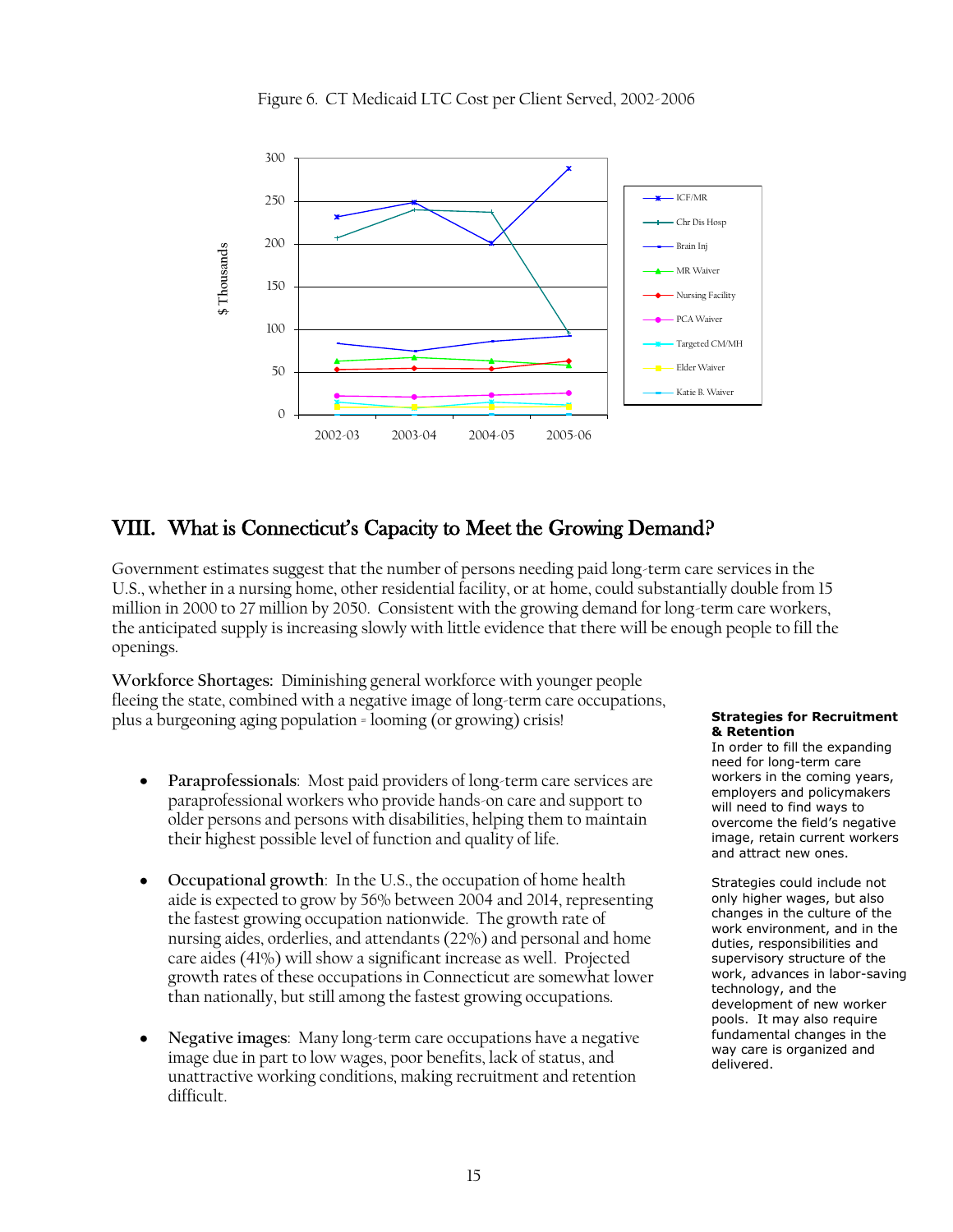- **Little formal training and educational background** is required for entry into these occupations, with prior work experience and a high school diploma not always required.
- **Home and community-based paraprofessionals at a disadvantage**: Paraprofessionals generally receive better benefits in a hospital setting or nursing home than in home care. Personal and home care aides and home health aides are less likely to receive benefits at all.
- **Turnover rates are high**, often exceeding 100% for reasons related not only to wages but also to lack of professional growth, lack of involvement in work-related decisions, and communication issues between management and employees.
- **A recent unanimous U.S. Supreme Court decision** could exacerbate the staffing shortage problem already affecting the long-term care industry. The case, *Long Island Care at Home, Ltd. v. Coke*, No. 06-593, 551 U.S. \_\_ (2007), was brought by a home care aide who sued her employer for failing to pay minimum wages and overtime wages, even when she worked 24-hour shifts. The Court held that the minimum wage and overtime pay laws do not apply to home care aides.

When asked how they plan to handle the anticipated future workforce shortage in Connecticut, for the vast majority of providers the answer is some form of **recruitment and retention.** About three-quarters (76%) say they will extend their efforts not only to recruit new employees but also to retain the employees they already have. This would be achieved in a variety of ways, including offering competitive wages and good benefits packages, maintaining a pleasant working environment, and offering flexible work schedules.

# **What did CT providers say regarding how they plan to deal with the workforce shortage in Connecticut in the future?** Streamlining…many processes electronically. Using foreign born, licensed staff. I plan to close our doors. We promote education here and provide tuition assistance for staff. We don't know. ❖ Pray.  $\cdot$  Increase salaries to compete with the market.

Interestingly, most respondents who emphasize recruitment speak of hiring new graduates or attracting employees from other organizations. Very few address the creation of a larger overall long-term care workforce, although a few mention the need to increase the number of students in nursing schools and note that the lack of nursing teachers is an issue.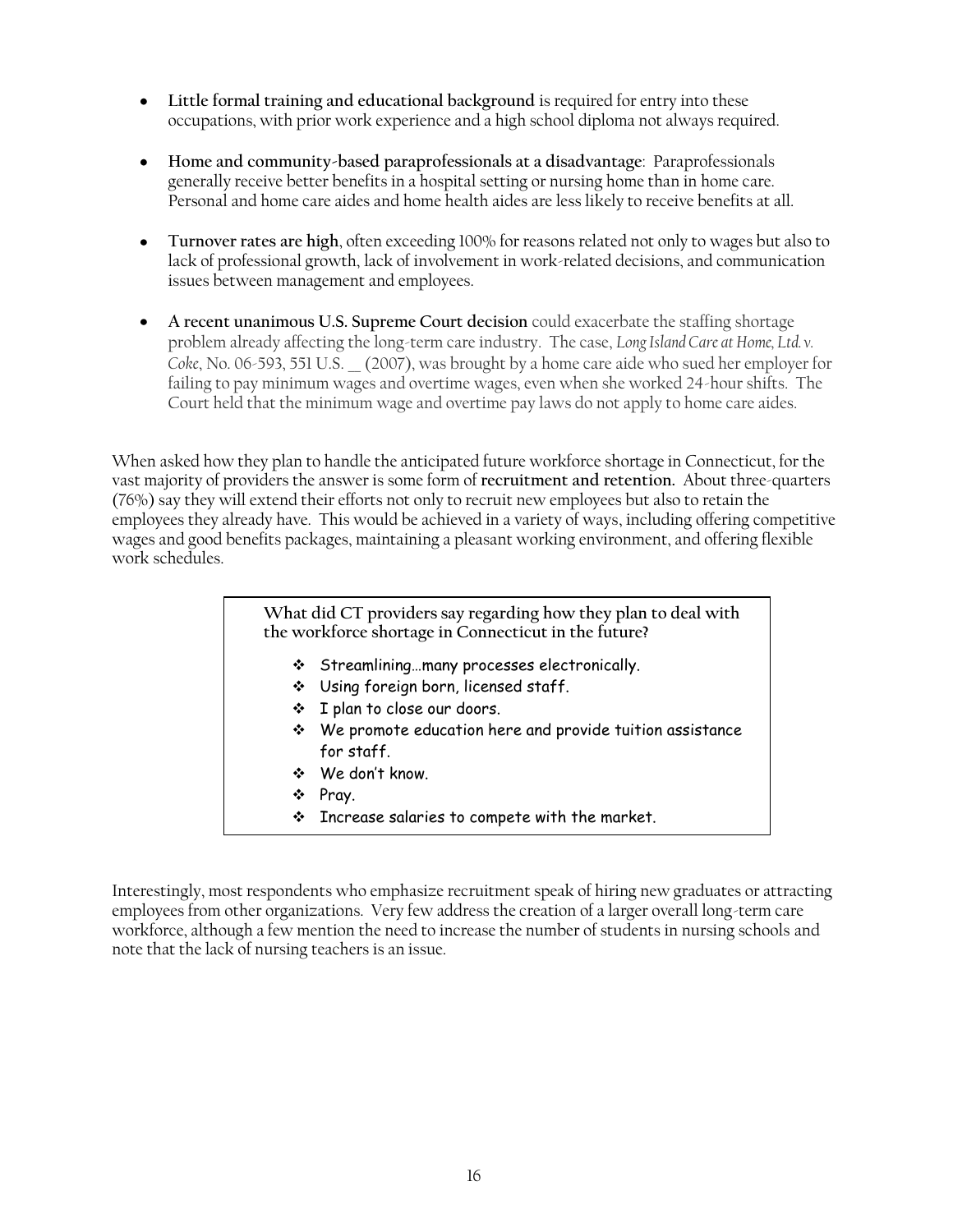# IX. What Do Connecticut Residents and Providers Say?

## A. Where do Connecticut's Residents Prefer to live?



Figure 7. Future Living Arrangements (percent reporting very likely or somewhat likely)

## **IN THEIR HOMES AND COMMUNITIES**

The majority of respondents express a strong desire to remain in their own homes with homecare services and supports as necessary, as shown by the yellow bars in Figure 7 above. Almost 80% of respondents would like to continue living in their homes with home health or homemaker services provided at home. Almost as many respondents recognize that home modifications, such as a wheelchair ramp or a full first floor bathroom, would let them stay in their homes and age in place. Less well-liked are any future living arrangements that require moving to a type of institutional or congregate living, represented by the red bars in the above figure. Of these, assisted living, continuing care retirement communities, and limited service retirement communities are the most popular, yet few report having the financial resources to pay for these housing options. Interestingly, living with an adult child is just slightly more appealing than moving to a nursing home.

I will NEVER go into long-term care.

#### There is no one to care for me when my parents die. As they grow too old to care for me, I hope to transition to a group home.

Most report that home maintenance, handyman service, and lawn/snow care would be essential for independence as they grow older. This was followed by homemaker services, transportation, and home health or personal care. Additional community-based services wanted by people with disabilities include money management, vocational rehabilitation services, and on the job support.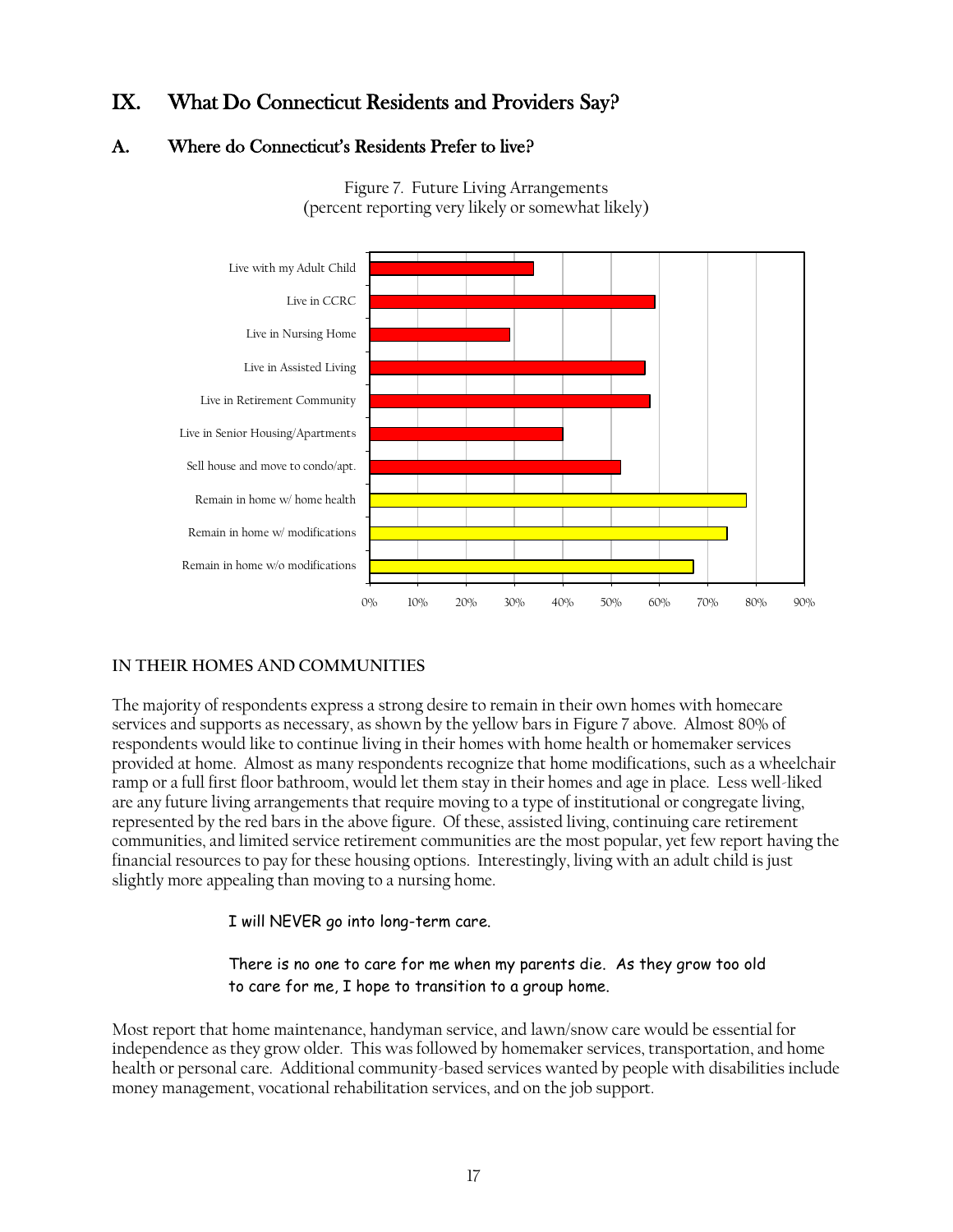## B. How do Connecticut's Residents Think They Will Pay for Their Long-Term Care?



Figure 8. Anticipated Long-Term Care Payment Sources by Age

#### **MEDICARE AND MEDICAID**

Overall, over one-third (38%) of respondents plan on Medicare funding to pay for at least part of their long-term care. **In addition, almost half of those age over age 60 (46%) think that Medicare will pay for their care,** while Medicaid is the primary payer of choice for respondents under age 21. In addition, one-quarter of all baby boomers and one-third of all young adults expect to rely on Medicaid to help pay for their long-term care.

#### Depends on what Medicare and Medicaid will allow because my life has not allowed me to have savings.

Clearly it is not well known by many Connecticut residents that Medicare actually pays very little for either long-term nursing home or home and community-based care. In addition, Medicaid, the anticipated long-term care funding source for over one-fifth of respondents, does not support the vast majority of people in their homes. This creates a dissonance between residents' strong desire to continue living in the community with supports and how they plan to pay for such care. Currently, Connecticut does have six Medicaid waivers administered by various agencies which may pay for some communitybased services for people with certain disabilities or other eligibility requirements. However, in addition to specific eligibility criteria, many of these waivers presently have waiting lists, with capped enrollments and funding.

## C. How Much Do Residents Think They Can Afford to Pay for Long-Term Care Each Year?

While the majority of respondents of any age believe they will need long-term care, few have the financial resources to pay for it, as shown in Figure 9. In general, over four out of ten respondents indicate they cannot afford to pay anything, and another quarter can pay less than \$10,000 per year. Less than 20 percent of all respondents report being able to pay \$25,000 or more a year for this care. Many baby boomers (40%) indicate that they could pay nothing for long-term care, as do half of those 85+. While it can be expected that the majority of the youngest, or the very old, could not afford to pay anything, that 40 percent of baby boomers report this is troubling, and may indicate a greater reliance on state or federal aid in the future to pay for such care.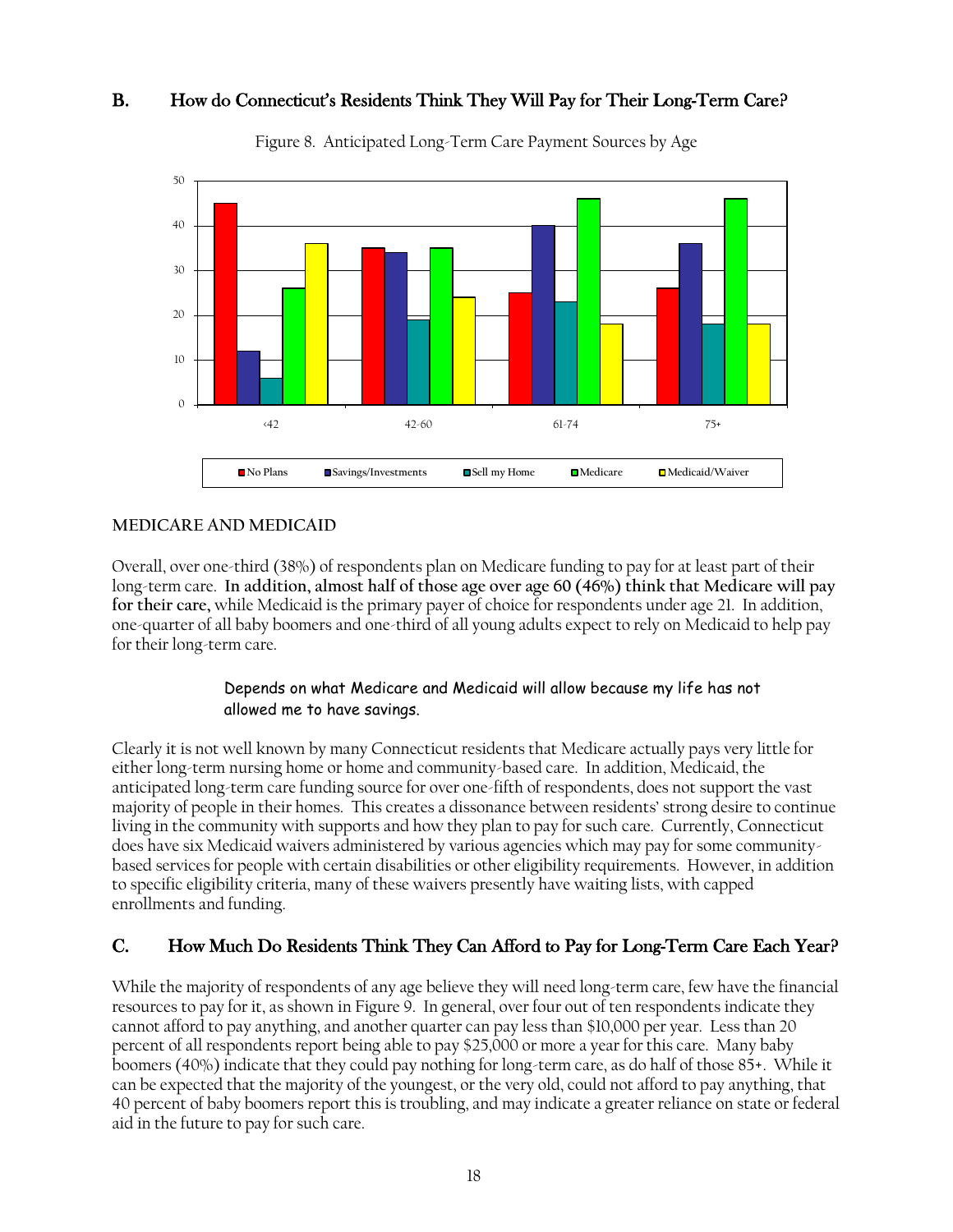Respondents' limited financial resources are in stark contrast to the cost in Connecticut for these services. In 2006, the average cost of nursing home care in Connecticut for the average length of stay (2 ½ years) is \$272,000.



Figure 9. Amount Residents Could Pay Each Year for Long-Term Care

**There is a strong need for education of the general population about long-term care – what it is, who may need it, how much it costs, what choices exist, etc. Furthermore, the study findings suggest that Connecticut residents have limited resources set aside for long-term care and have done little in the way of long-term care planning. Erroneous perceptions about the role of Medicare or private health insurance in covering typical long-term care costs persist.** 

## D. Obstacles to Receiving Needed Community-Based Services

#### **FINANCES AND LACK OF KNOWLEDGE ABOUT SERVICES**

**Inability to afford services and lack of knowledge about services top the list of barriers to getting this**

Other reasons reported less frequently include inability to find help, unreliable or poor care, services not available, and services not accessible for people with disabilities.

**care.**

Over one-third (38%) of those who currently need paid long-term care services report that they are unable to get all the services they need. This number is greatest for residents who self-identified as having a disability or an activities of daily living (ADL) deficit (48%), compared with 40 percent of the residents who completed the disability survey, most of whom already receive state or Medicaid-funded long-term care.





19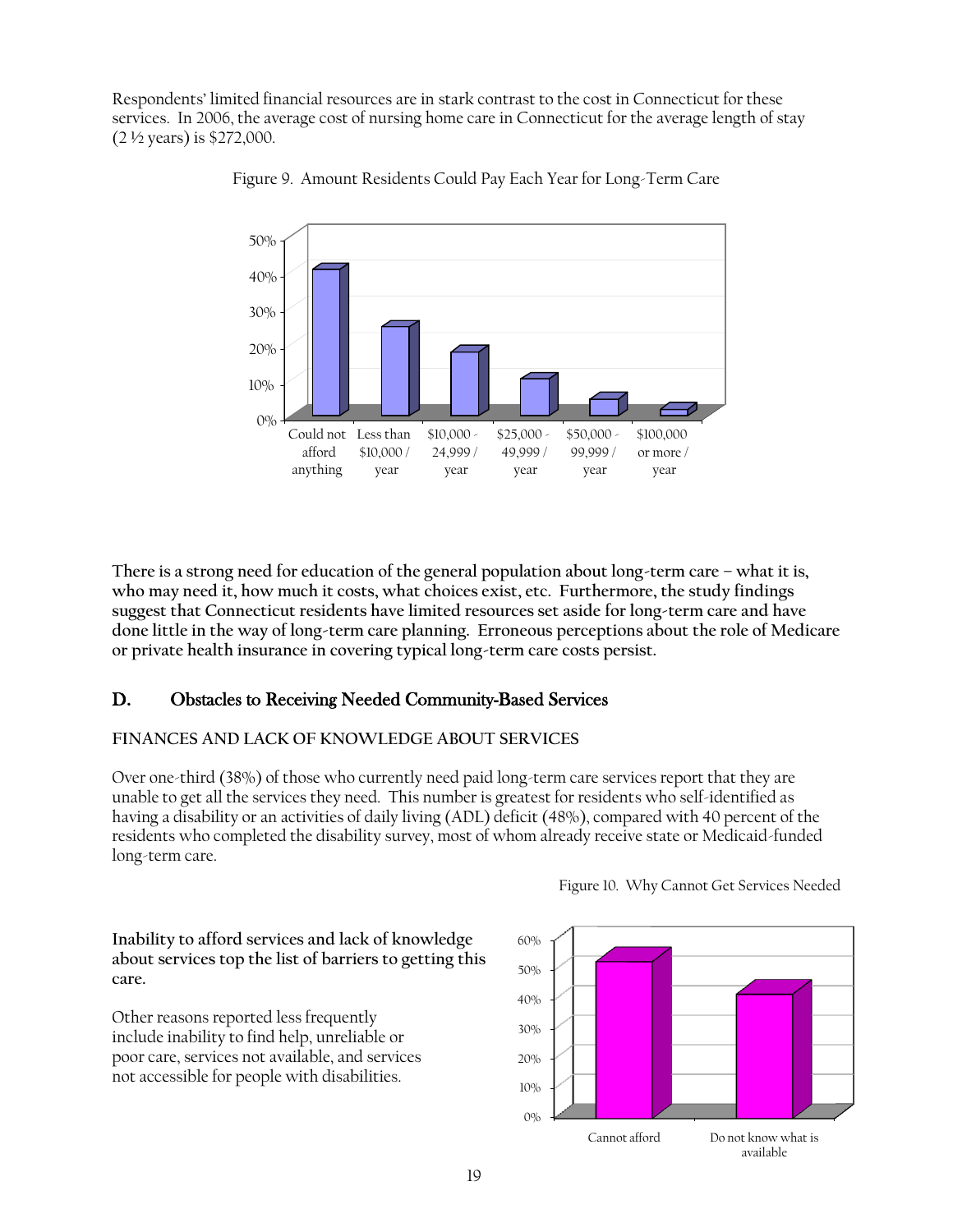Financial assistance is mentioned most frequently by residents when asked what services Connecticut should offer to older adults or people with disabilities. Specifically, respondents need assistance with paying for home care or homemakers services, home modifications, adult day programs, and respite care in order to continue living in the community.

#### If people have the strong desire, the physical ability, and mental capacity to remain in their home in the community where they have family and friends, it should behoove the state to help provide and pay for services to keep people in their homes…[as] hospitals and nursing homes …[are] much more expensive.

The second greatest obstacle to obtaining needed community-based services is lack of knowledge. Respondents state that it should be easier to know what services are available and how to access them. Without comprehensive information about existing community-based options, people may see nursing homes or other residential care as their only option.

An effective information network that links services for people would begin to meet this need. Some respondents suggest that the state should provide a wider range of supportive services for older adults and persons with disabilities through Connecticut's Area Agencies on Aging and programs such as the CHOICES Program. Linking consumers with appropriate services would help them take advantage of programs or services that are already in place.

## A contact person to talk with to help through all of the forms and phone calls that need to be made for the assistance that is out there. Finding the help is the toughest part of being disabled.

Most states have an Aging Disability Resource Center (ADRC) to meet this type of need. An ADRC provides information and referral regarding the complete spectrum of long-term care options available for older adults or people with disabilities, and acts as an integrated point of entry into the long-term care system. Connecticut is one of the few states without an ADRC, which can be designed to address many of the frustrations consumers and their families experience when trying to access needed information, services, and supports.

# E. Who do Residents Turn to for Information About Services and Supports?

## **SOCIAL WORKERS, HEALTH PROVIDERS, STATE AGENCIES, RELATIVES, AND FRIENDS**

Asked how they find out about their current long-term care services, the most frequent answers are social workers or care managers (42%), health providers (30%), state agencies (27%), and relatives or friends (21%). Caregivers also utilize these same sources, although they *most* often turn to health providers, relatives and friends, and social workers for information about long-term care services for the person they are caring for. Senior centers, support organizations, telephone directories, internet, Infoline, and all media outlets are each used to access this information by less than ten percent of either residents or caregivers.

Increased awareness on the part of health providers and social workers of existing supports, or even where to refer people, may help people find the services they or their loved one needs. Increased coordination across state agencies and a single point of entry system, or "no wrong door," for people of all ages or disabilities would make it easier for everyone to find this information – health professionals, family members, and consumers alike.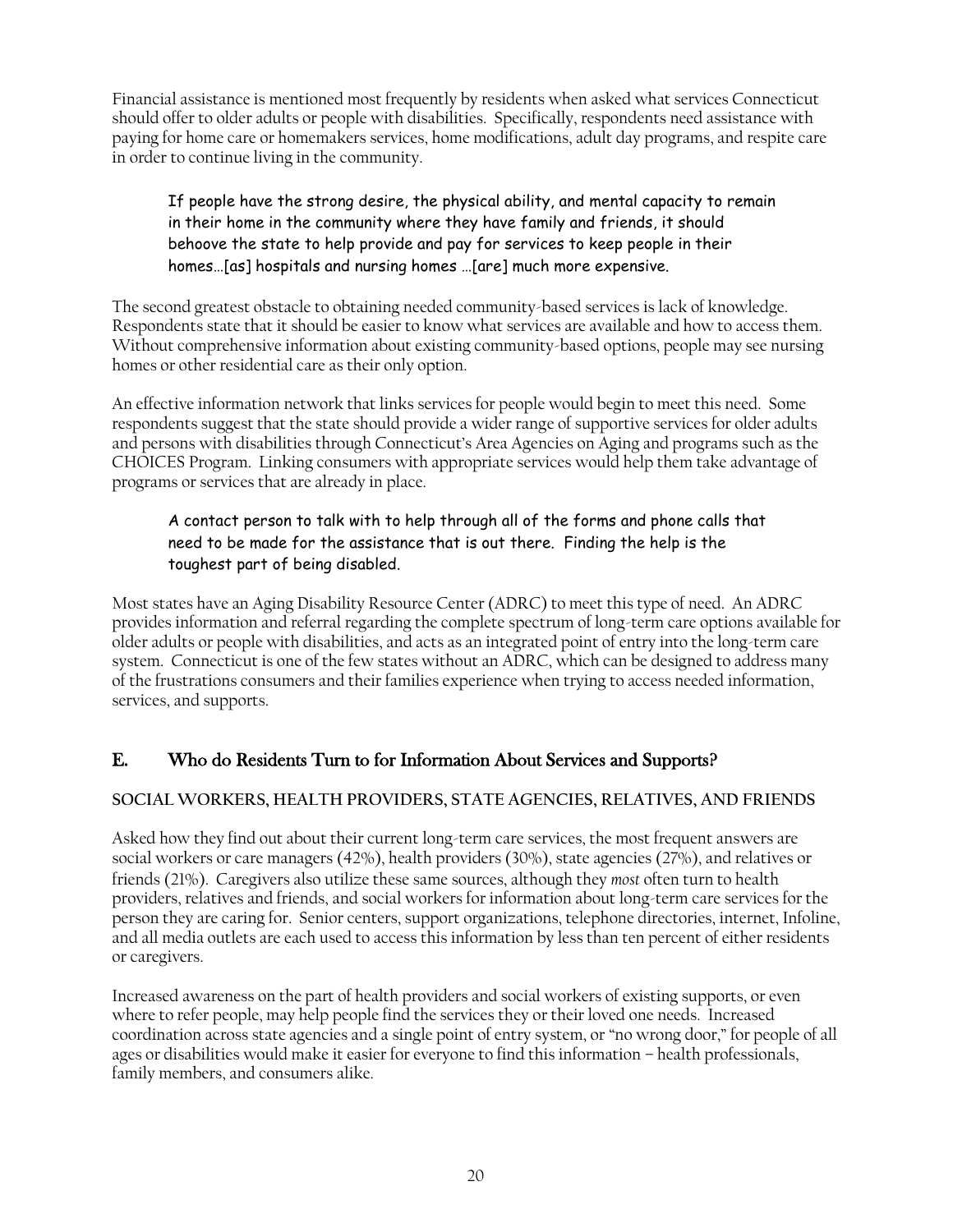



#### F. What are the Major Gaps in Long-Term Care Services in Connecticut According to Residents and Providers?

Providers in Connecticut recognize that they are not able to meet all the needs of the growing population who have any impairments or disabilities which make community living difficult. These missing services which are difficult for providers to fulfill create gaps in service for community-living consumers. From the provider perspective, the major missing services or gaps include transportation, supportive housing or homecare, health care such as psychiatric and dental services, and inadequate rates of reimbursement.



Figure 12. Gaps in Services According to Providers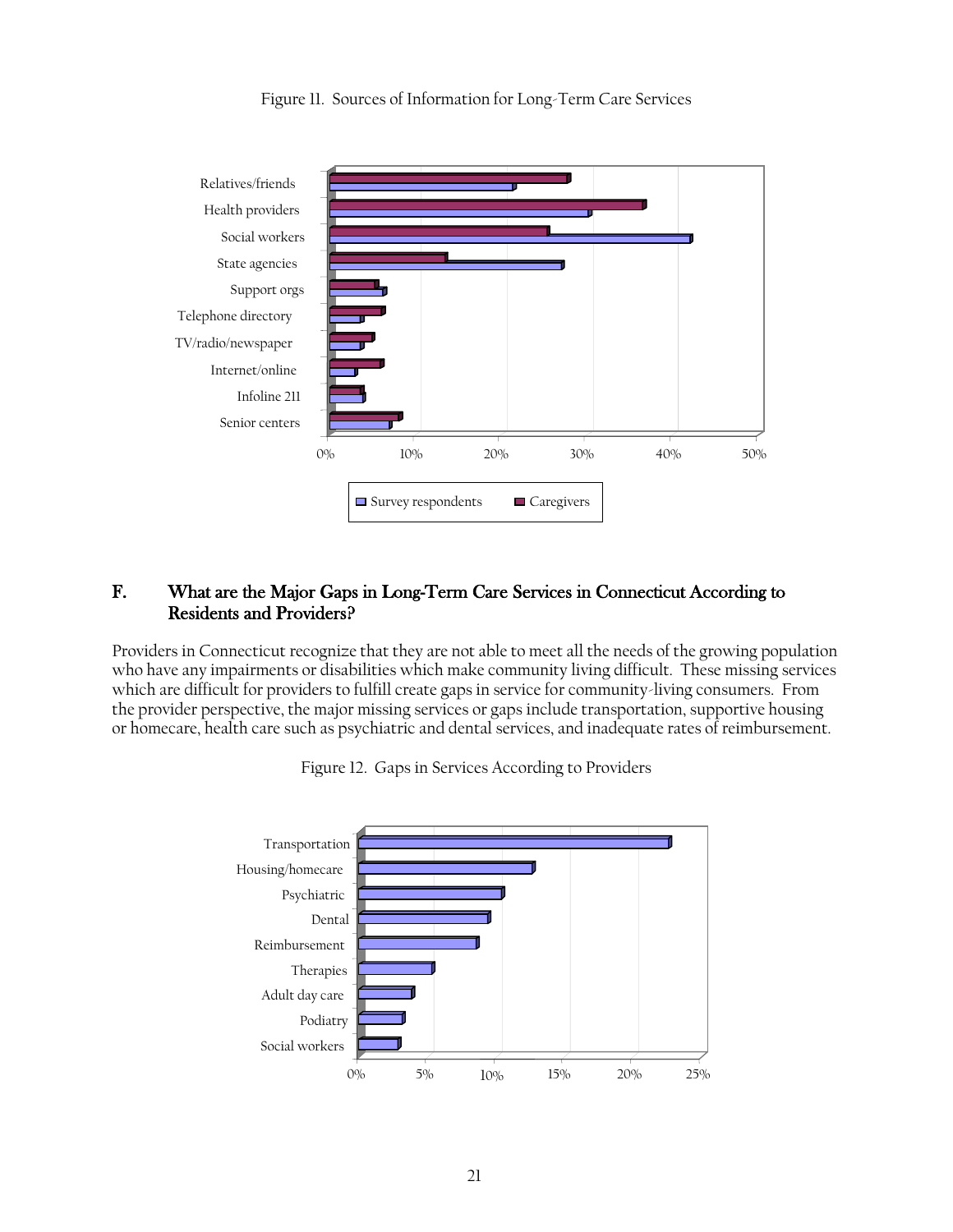Connecticut residents also identified missing services or programs which create barriers to living in the community. For residents, the missing services or programs most needed by older adults or people with disabilities living in the community are transportation, health care, community-based services/homecare, and financial resources.



Figure 13. Missing Services Identified by Connecticut Residents

#### **TRANSPORTATION**

The availability of affordable and accessible transportation is cited as the most important concern by both residents and providers. Just about one-quarter of providers indicate transportation problems are paramount for a wide variety of reasons, from medical appointments to social needs.

#### We provide transportation; however, this is a constant struggle and growing need for the senior population. What we provide does not begin to touch what is actually needed. (provider)

Just under one-quarter of all residents report transportation difficulties. When examined further by disability status, it becomes clear that problems with transportation occur much more frequently for respondents with either ADL impairments or disabilities: over half of respondents from the disability survey and over one-third of respondents with ADL impairments from the general survey indicate at least one difficulty with transportation. Inability to drive or having no car, lack of personal assistance, undependable van or bus transportation, and limited van or bus route are the top transportation problems listed by all respondents. Shopping, doing errands, socializing, and attending medical appointments are the activities most affected when relying on formal transportation services.

#### People I know who are receiving services say transportation is their major concern – cost and availability. (resident)

Between 2000 and 2020, the number of people not driving in the U.S. is estimated to rise by 15 percent to 52 percent of older adults, significantly affecting the transportation system specifically, and home and community-based services more generally.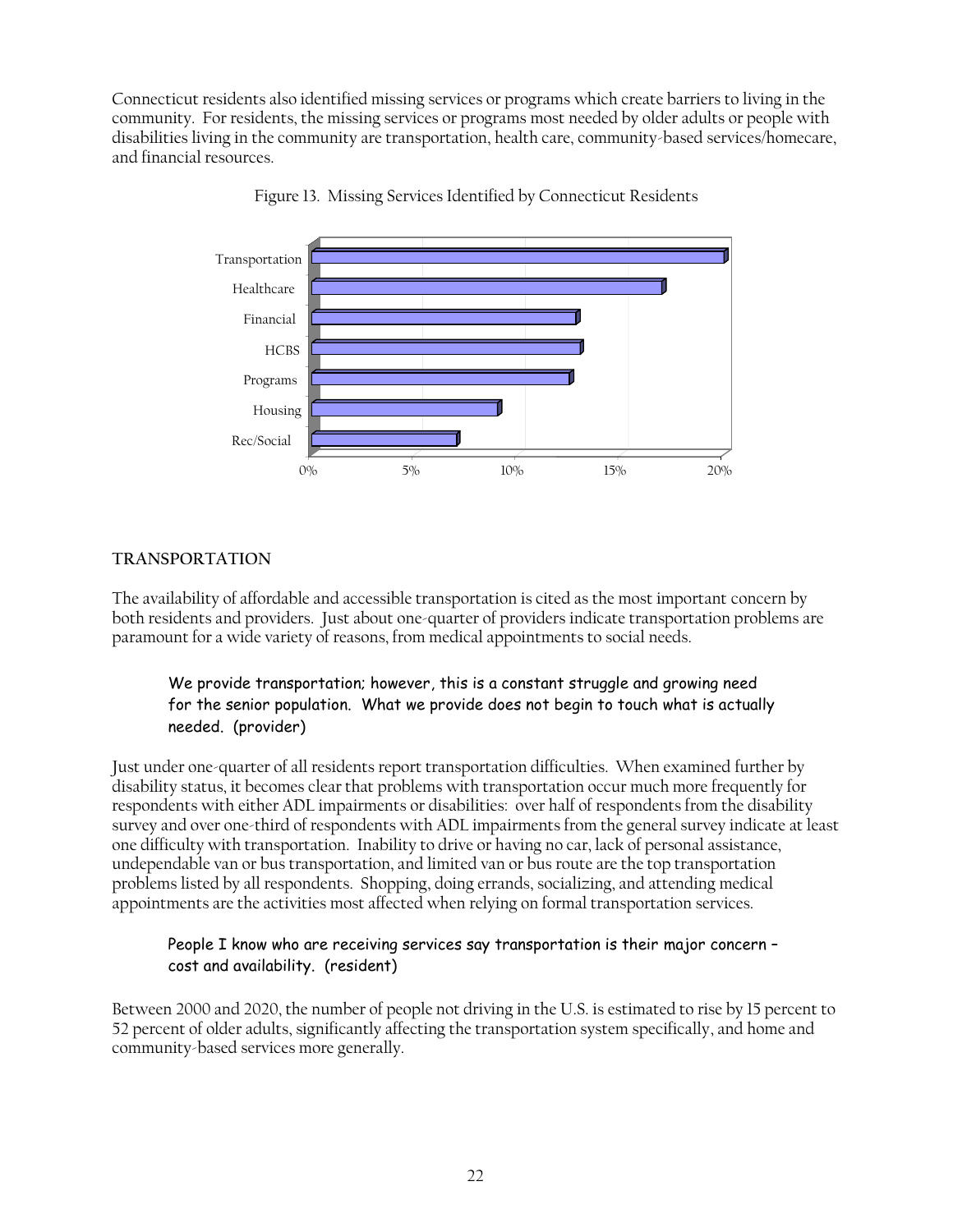

#### Figure 14. Reasons for Transportation Problems for Residents

#### **SUPPORTIVE HOUSING**

The overall lack of affordable and safe housing in Connecticut is also a concern for both providers and residents. Equally important is housing which is accessible by those who use wheelchairs or have difficulty walking. Providers report a need for more affordable housing as well as a broader range of housing alternatives which provide some support, including more assisted living options, senior housing complexes, or apartments in local communities. Respondents also mention concern about the need to control rent increases in housing for older adults or people with disabilities, and the need for rental assistance, financial aid, or subsidized housing.

The lack of affordable, accessible, and safe housing makes it difficult for people who develop impairments to continue living in the community. It is also a prominent barrier for people living in institutions such as nursing homes to transition back into the community. This issue is a problem for other states as well, as trends nationally indicate a crisis in providing decent and affordable housing to people with long-term care needs.

All the cupboards are too high. I am wheel-chair-bound. The tub is too high, old fashioned. (resident)

Affordable housing; affordable medical specialists who are willing to work with an indigent aging population. Affordable housing alternatives beyond independent housing, i.e., assisted living communities and community agencies that have the expertise in working with an aging population. (provider)

#### **COMMUNITY-BASED PROGRAMS AND SERVICES**

Community-based services such as homecare are identified by both providers and residents as inadequate to meet the needs of Connecticut's older adults or people with disabilities. **Overall, over one-third of respondents cannot get all the services they need to live in the community.** This number is greatest for residents who identified themselves as having a disability or ADL deficit (48%), compared with 40 percent of the residents who completed the disability survey. For residents, one of the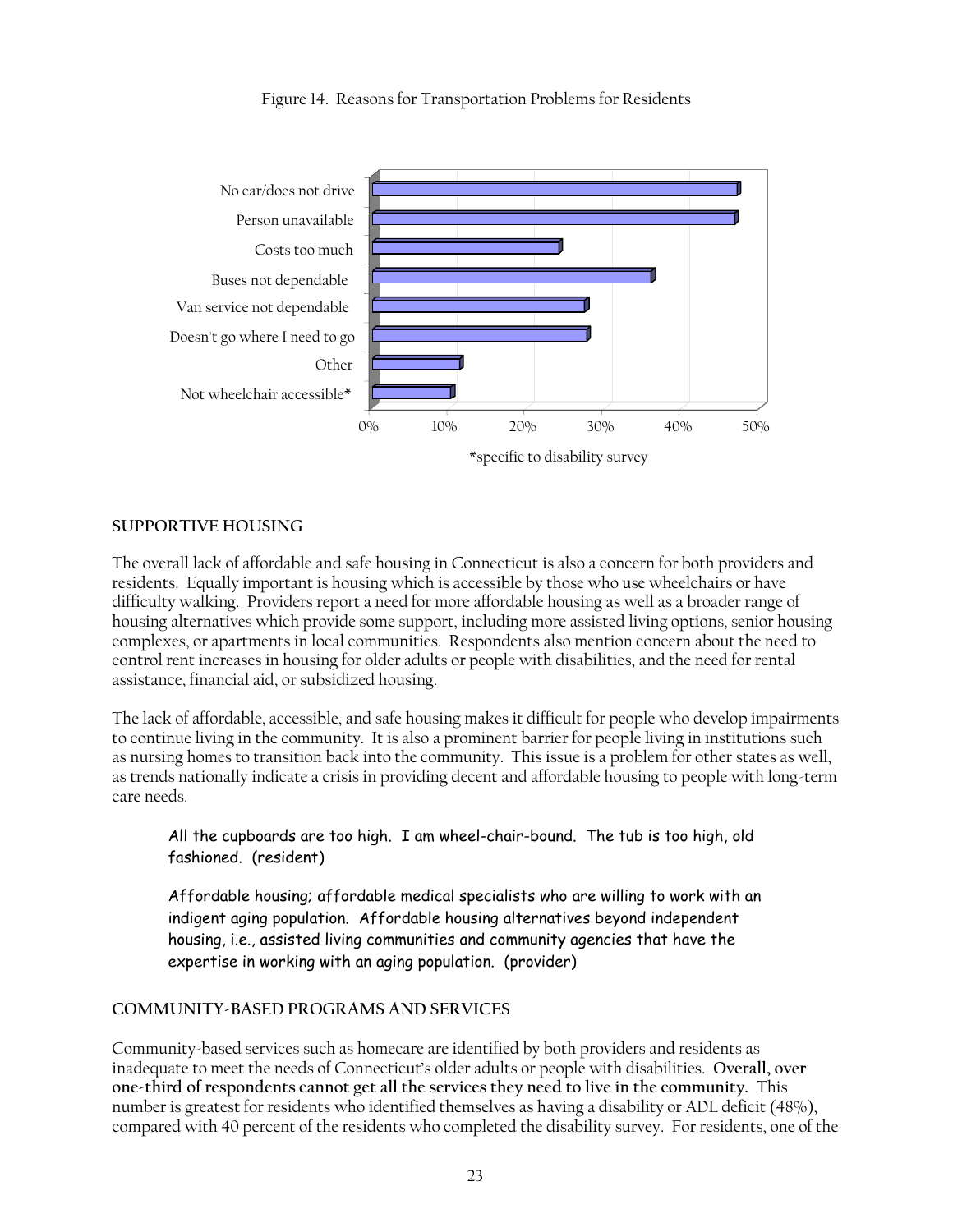greatest unmet community-based service needs is for homemaker services for assistance with tasks such as laundry, shopping, cleaning, etc.

Home care should be provided when trying to avoid a nursing home – family cannot provide 100% care at all times and need help in order to continue with aspects of their life (i.e., work, etc.). (resident)

#### **MENTAL HEALTH**

Mental or behavioral health issues are also a notable concern mentioned by both groups of survey respondents. For providers, ten percent report a lack of psychiatric, mental health or behavioral services, especially for clients who rely on Medicaid for their mental health care.

#### It is hard to find experienced psychiatrists/psychologists to work with the developmentally disabled. (provider)

Significant mental health issues are also reported by respondents. Using a standardized two question depression screen, approximately one-quarter of respondents screened positive for depression, such as feeling down, depressed, hopeless, or having little interest in doing things. In addition, nine percent of all respondents self-identify as having a mental illness disability.

Mental health issues seem to be highly correlated with the presence or absence of a disability. Whereas only 13 percent of respondents with no disabilities show signs of depression, more than one-third of respondents with either disabilities or ADL impairments screen positive for depression. Mental illness disability is also a major concern for those who completed the disabilities survey; almost one-third report they have a mental illness disability (alone, or in addition to, other disabilities).

#### **DENTAL CARE**

Affordable dental care is another concern focused on by both residents and providers. Nine percent of providers indicate this as a missing service, and point out that it is difficult to find dental services for their clients on Medicaid. One out of ten residents report that they are unable to pay for needed dental care.

Dental services – most seniors over 65 do not have any dental insurance. (resident)

#### **OTHER HEALTH CARE ISSUES**

Both providers and residents also point out that other missing or inadequate health care services also make it difficult to live in the community. Concerns of residents include affordability, improved prescription coverage, and expanded health care benefits covering services such as hearing aides or medical specialists.

#### No elderly person should have to worry about whether they eat or take medications. (resident)

Personal health concerns are reported by respondents, with notable differences between those with and without disabilities. While nearly all of those without disabilities report their current health to be either excellent or good, 42 percent of respondents completing the survey for people with disabilities and those with self-reported impairments report theirs to be only fair or poor. Emergency room and hospital visits in the past year were also included in the survey for people with disabilities. Of these, 37 percent were admitted or stayed overnight in a hospital, while half of respondents to the disability survey report at least one visit to an emergency room.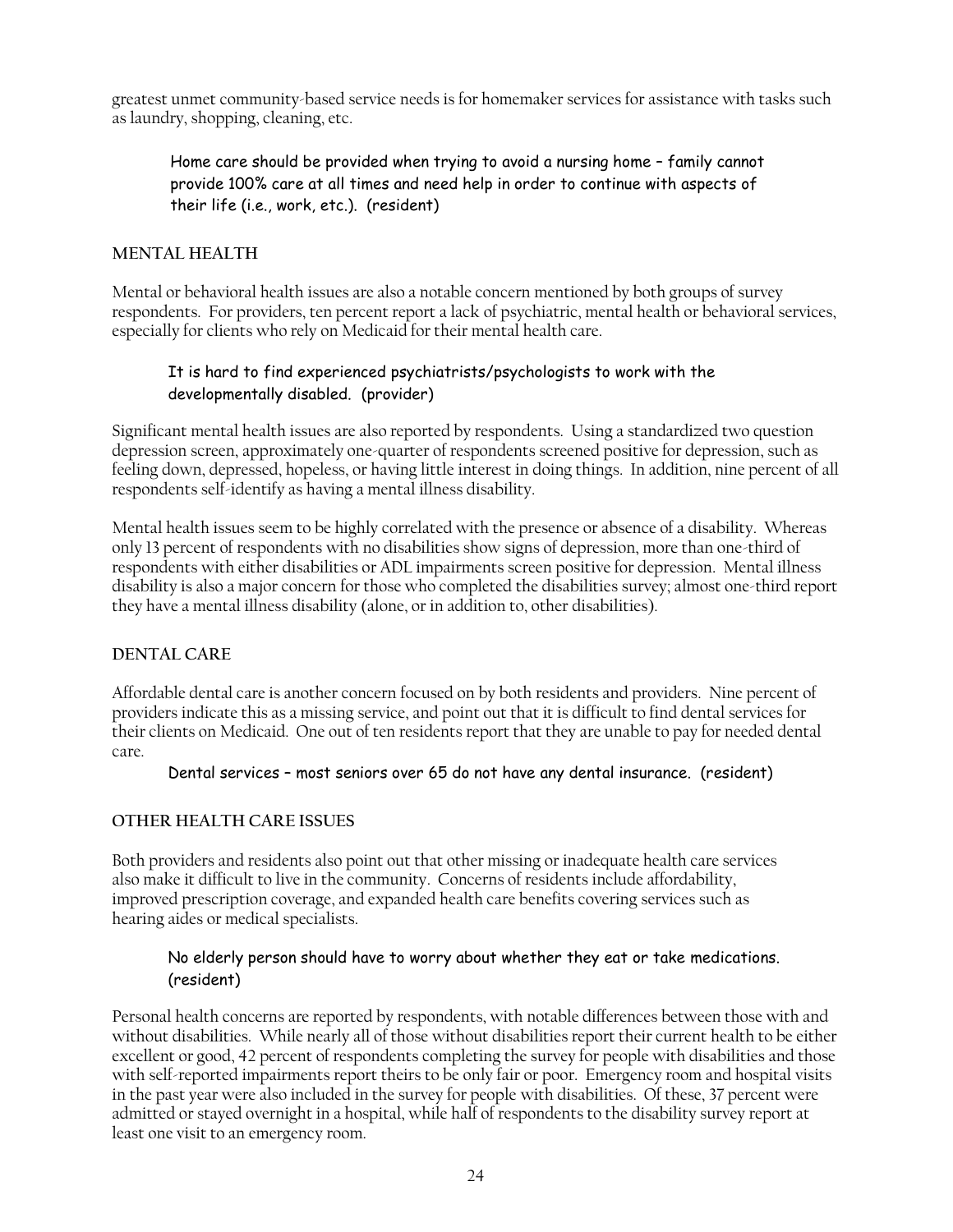Age is also significantly correlated with overall health. Fair or poor health is reported by one-third of respondents age 75 or older, while less than 20 percent of those younger than 75 report fair or poor health. Notable differences by age in the number of respondents who experienced a fall are also shown, as just under one-third of those over age 74 fell in the past year, compared with 22 percent of all younger respondents.

# G. What do providers report as their primary obstacles?

Providers report issues with state and federal funding, regulations, limited services, documentation, interpretation, and response time.

#### **FUNDING AND REIMBURSEMENT**

One frequently mentioned concern for providers focuses on funding and reimbursement issues. Approximately 25 percent of providers find this to be an issue affecting their ability to adequately provide needed client services. Apprehension about the rising costs of a variety of services and inadequate reimbursement is the predominant theme. Increased funding is especially needed to pay for services not fully covered by Medicaid. Increased funding would also help address the shortage of direct caregivers, improve client services, and allow for greater training of home health aides and nurses. A subtheme of those who are concerned with funding issues is that available funding is not going to the preferred or most appropriate community-based services, resulting in more frequent institutional placement.

Reimbursement rates are so far below costs that we are forced to subsidize a significant percentage of care we provide to the Medicaid population.

There is not enough money to provide adequate mental health services.

## **REGULATORY ENVIRONMENT**

Over 40 percent of responding providers indicate that the regulatory environment affects their ability to provide services to clients. Providers report issues with state and federal funding, regulations, limited services, documentation, interpretation, and response time.



Figure 15. Regulatory Environment Affects Ability to Provide Services

- Regulations inhibit individualized or new approaches to care
- Excessive documentation takes away from client care
- Regulations require MD visits; most doctors will not accept Medicaid
- Extremely long wait for Title 19 approval
- Inspectors place emphasis on paper compliance, not client care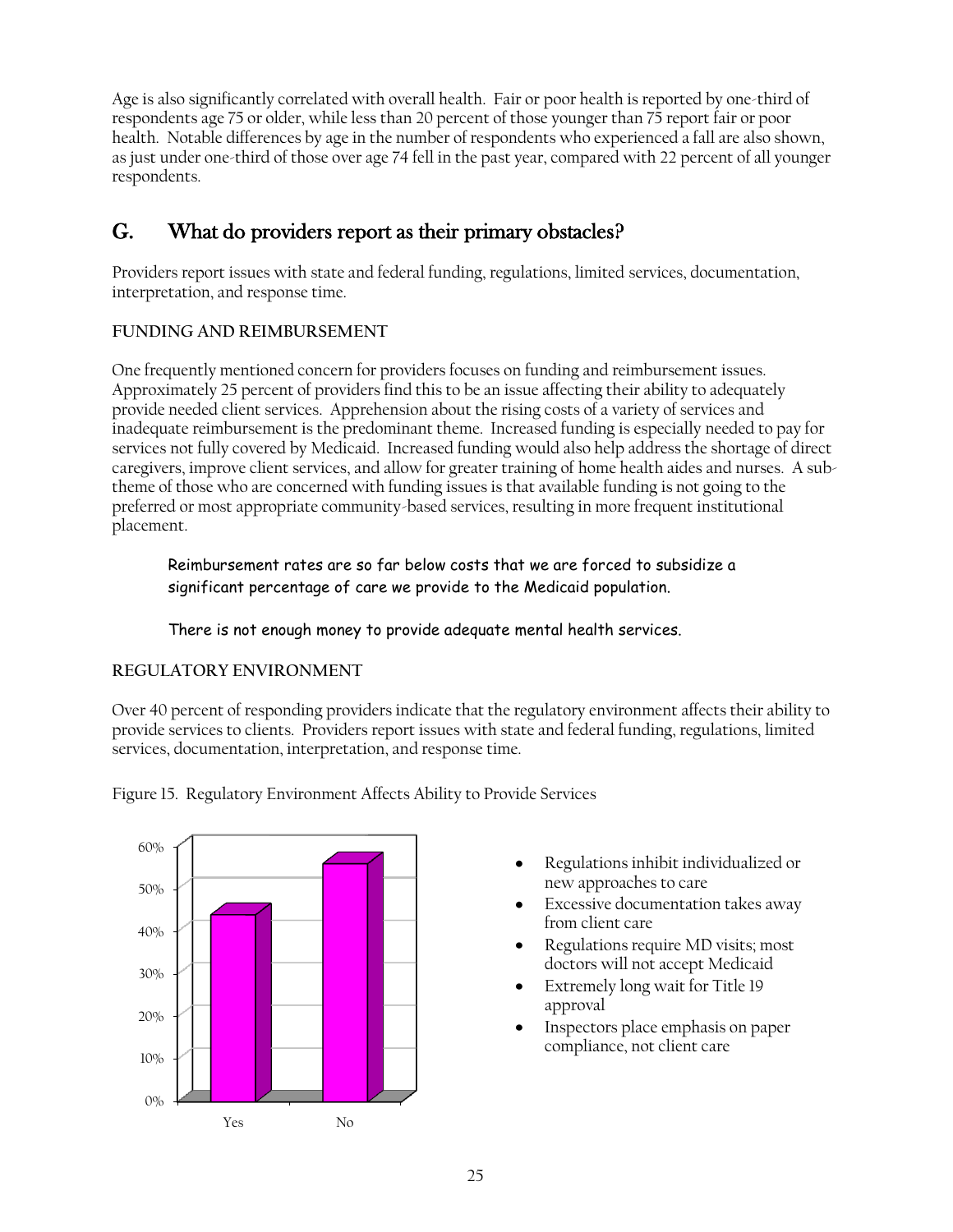Excessive regulatory compliance related to bureaucracy restrains key staff from integrating or enhancing support services.

Some of the regulations are too restrictive and inappropriate for an inpatient psychiatric unit.

I discourage taking medically complex patients due to the additional paperwork and cost involved.

Sometimes clients are lost in the system, and it is hard for us to help them with entitlement programs.

#### **DIFFICULTIES WORKING WITH STATE AGENCIES**

Approximately 30 percent of responding agencies indicate having difficulties with state agencies or departments in the past year. Respondents report problems with administration, funding, the inspection and survey process, client services, and conflicting interpretation of policies and procedures.

Figure 16. Experienced Difficulties Working with State Agencies



- Issues working with state workers and  $\bullet$ case managers – being unresponsive or difficult to work with
- Late payments for service reimbursements or one time amendments
- Conflicting interpretations of rules and regulations by different departments
- Excessive red tape and paperwork
- State restrictions on client services

They seem to put a new spin on existing regs, and all of a sudden what was acceptable before is now grounds for sanction.

Red tape with the waiver takes a lot of time away from other duties.

The State eliminated RN visits to all clients.

We work with five state agencies for funding and oversight.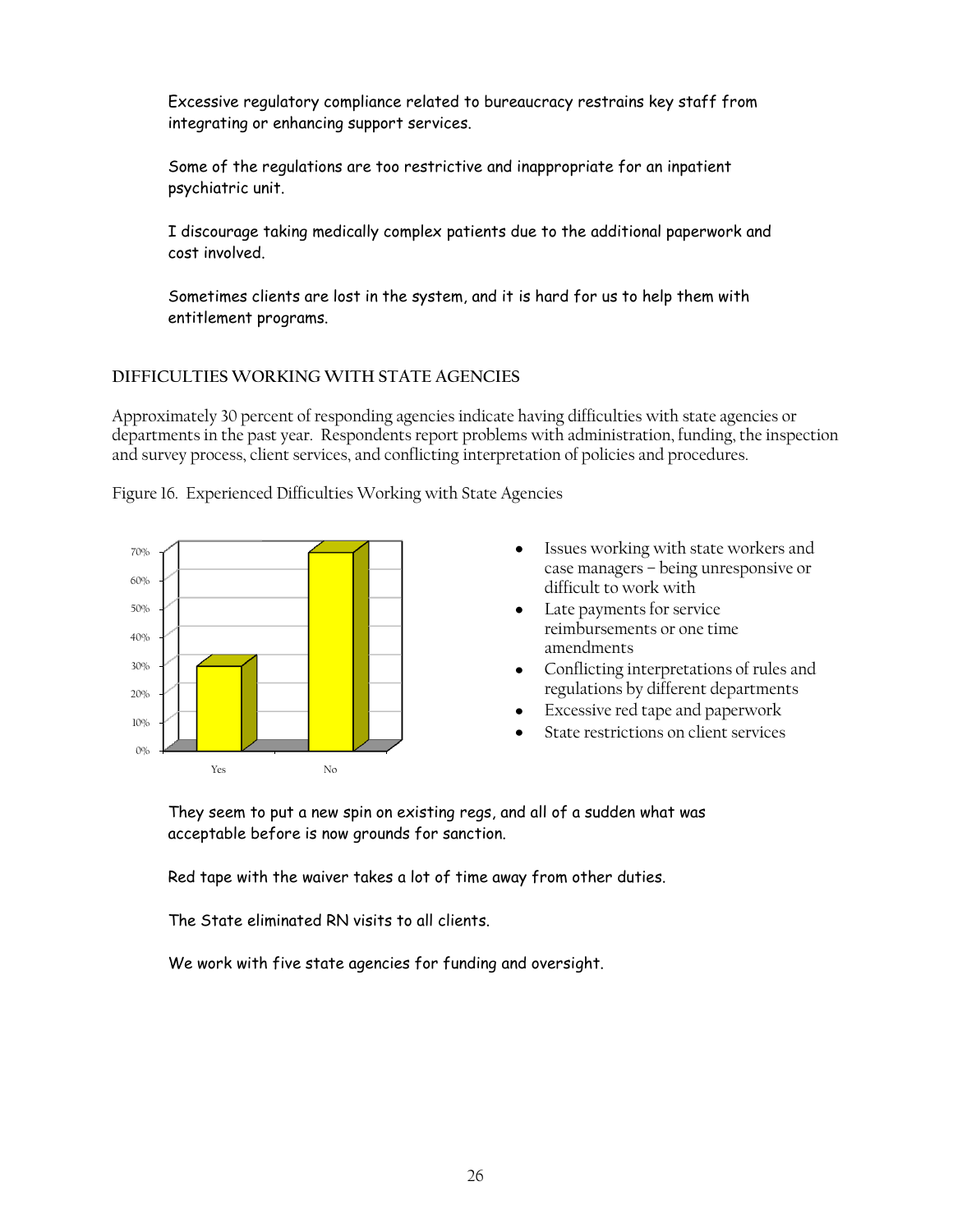# X. Conclusions

# A. Connecticut Resident Survey

**Due primarily to the large number of aging baby boomers, as well as overall increased longevity, the number of Connecticut residents age 75 and over is expected to increase by 54 percent within the next 24 years**. This statistic is especially striking when compared with the five percent projected increase of the state's total population. Combining U.S. Census information with the current use and unmet need for services from the Long-Term Care Needs Assessment survey data, we project a 28 percent increase in the need for community long-term care services by 2030. Meanwhile, demand for nursing home services in the State is expected to rise by 43 percent, with a 67 percent increase in the number of residents age 65 to 74 who need this care. This considerable increase in demand for institutional services can be reduced if the current Long-Term Care Plan goals for rebalancing institutional and communitybased services are met. However, efforts to divert and transition people out of institutional settings must be met with a substantial increase in the supply of community-based services. Clearly, this significant increase in demand for long-term institutional and community-based services over the next 25 years will greatly exceed the supply, unless we systematically address existing barriers, such as the workforce and affordable housing shortages.

**There is a critical need to educate the general population about long-term care – what it is, who may need it, how much it costs, what choices exist, and so on**. Connecticut residents of all ages have not adequately planned for their future care needs, and have limited understanding about the likelihood of requiring long-term care services and potential sources of payment. The study findings suggest that most Connecticut residents have inadequate resources set aside for long-term care and have done little in the way of long-term care planning. Erroneous perceptions about the role of Medicare or private health insurance in covering typical long-term care costs persist.

**The majority of respondents express a strong desire to remain in their own homes with homecare services and supports as necessary.** Assisted living and continuing care retirement communities are also popular, yet few report having the financial resources to pay for these housing options. Other potentially more widely affordable housing settings include apartments, condominiums, or 55+ retirement communities. Interestingly, living with an adult child is just slightly more appealing than moving to a nursing home. Most report that home maintenance, handyman service, and lawn/snow care would be essential for independence as they grow older. This was followed by homemaker services, transportation, and home health or personal care. Additional community-based services wanted by people with disabilities include money management, vocational rehabilitation services, and on the job support.

**Independence, choice, and control are key for Connecticut citizens, especially when using any type of long-term care services.** Most respondents would like to work jointly with an agency in managing their community-based services; in addition, over one-quarter of all respondents expressed a desire for self-directed care independent of an agency.

Users of long-term care services report high satisfaction with their care, and most of their needs are being met. The greatest unmet service need is for homemaker services from an agency (for laundry, shopping, cleaning, etc.), followed by transportation services. For people with disabilities, additional top unmet needs for long-term care services are vocational rehabilitation services, money management, and job support staff.

Overall, over one-third of respondents cannot get all the services they need to live in the community. $^2$ This number is greatest for respondents from the general survey who identified themselves as having a disability or ADL deficit (48%). A slightly smaller percentage of respondents to the survey for people

 $\overline{a}$  $^2$  Institutional care is addressed in the literature review, the Rebalancing report, and the Ombudsman report.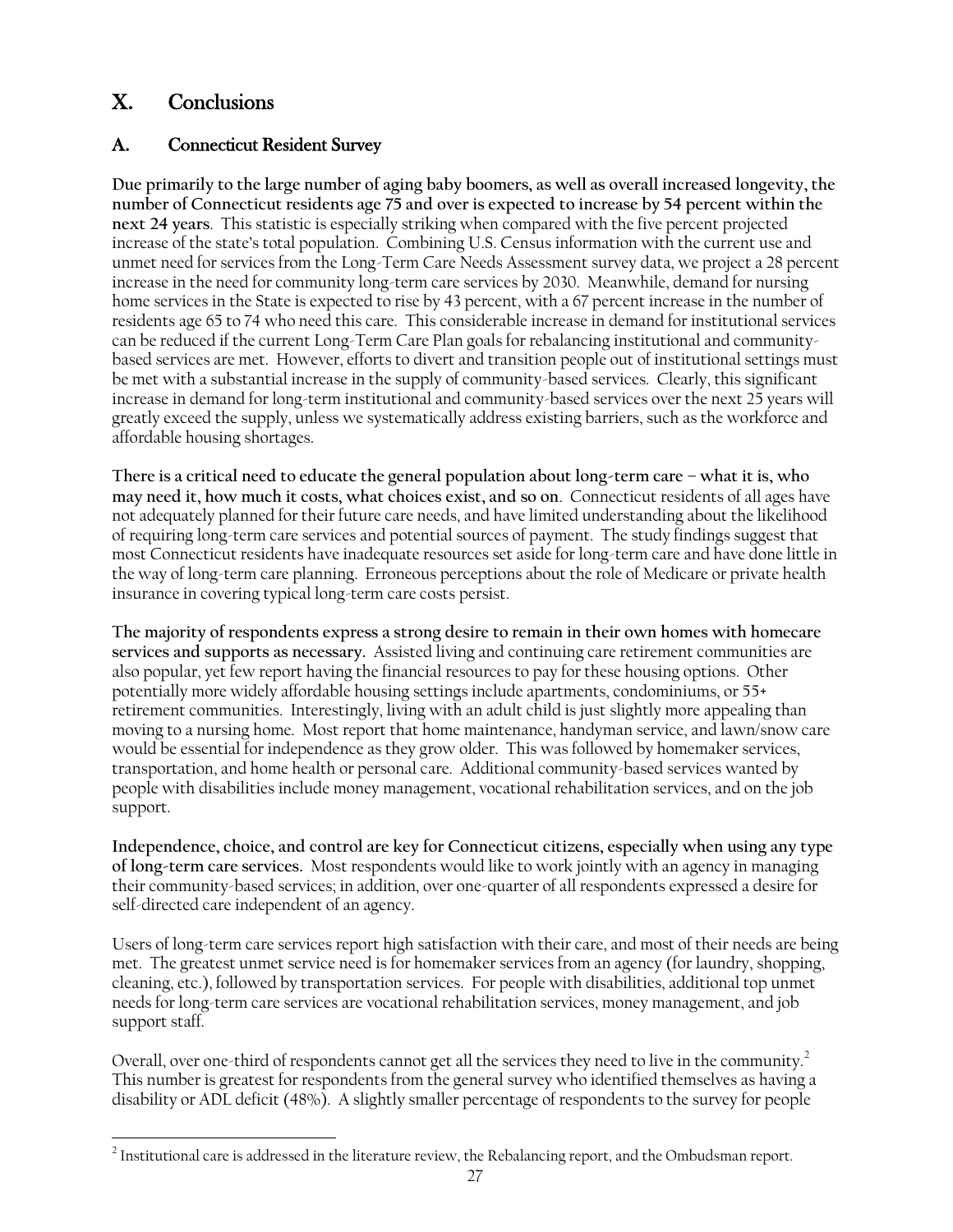with disabilities (40%) also cannot get the community-based services they need. Finances and lack of knowledge about services are the primary barriers to receiving assistance. Lack of coordination across agencies and lack of a single point of entry system for people of all ages or disabilities also make it difficult for residents to access the programs and services they need. Social workers and heath care providers are the most commonly reported source of information for formal services.

**The lack of accessible, affordable transportation is cited as an important issue by both residents and providers.** Overall, one-quarter of all respondents indicate they have difficulties with transportation, while over half of people with disabilities report this problem. Problems identified most frequently are lack of car or do not drive, lack of person for assistance, public buses not available or dependable, van or bus route too limited, and dial-a-ride/van service not available or dependable. Shopping or doing errands, socializing, and attending medical appointments are the activities most affected when relying on formal transportation services.

**Significant mental health issues are reported by respondents**. Using a standardized two question depression screen (see Appendix E, Health section), approximately one-quarter of respondents screened positive for depression, such as feeling down, depressed, hopeless, or having little interest in doing things. In addition, nine percent of all respondents self-identify as having a mental illness disability.

Mental health issues are highly correlated with the presence or absence of a disability. Whereas only 13 percent of respondents with no disabilities show signs of depression, more than one-third of respondents with either disabilities or ADL impairments screen positive for depression. Mental illness disability is also a major concern for those who completed the survey for people with disabilities; almost one-third self-report they have a mental illness disability (alone, or in addition to, other disabilities).

**Unpaid caregiving is common in Connecticut and is on par with the national average.** Seventeen percent of respondents reported being a caregiver to a Connecticut resident because of old age, disabilities, or other care needs. About one-fourth of caregivers provide care to two or more people. Older parents are the most common care recipients. Moderate or advanced dementia is frequent. Over one-third of caregivers report unmet service needs for the people they care for, primarily because of finances, lack of knowledge about what is available, and poor quality care. Information about services comes from disparate sources, and is somewhat different for caregivers than the rest of the population. Over one-third found out about services from their doctor or nurse, followed by relatives/friends and then social workers. Senior centers are a source of information concerning services for less than one out of ten caregivers.

## B. Provider Survey

**The number of older adults in Connecticut is on the rise and will continue to increase for the next 30 years. Unfortunately, in Connecticut a workforce shortage is expected to accompany this increase in demand for services.** To meet this growing need for care, providers plan to expand their services, while others without the flexibility to expand plan to continue to provide good care to as many people as possible. The vast majority of providers surveyed plan to use some form of increased recruitment or retention to handle this decrease in available staff. Respondents suggested strategies to do so include offering competitive wages, inclusive benefits packages, and a good working environment. Other respondents do not know how they will address this issue, and express concern that it may affect their ability to continue providing care.

**Increased funding for care, affordable and safe housing, homecare, and transportation are reported by providers as the greatest unmet long-term care needs for Connecticut's older adults or people with disabilities.** Providers often express the desire to have individuals living in their homes as a viable alternative to nursing home placement, with an emphasis on community supports services. Other issues mentioned include the need for more auxiliary services such as psychiatric, dental, and respite services, as well as the need to address the shortage of direct caregivers. For providers, transportation is the missing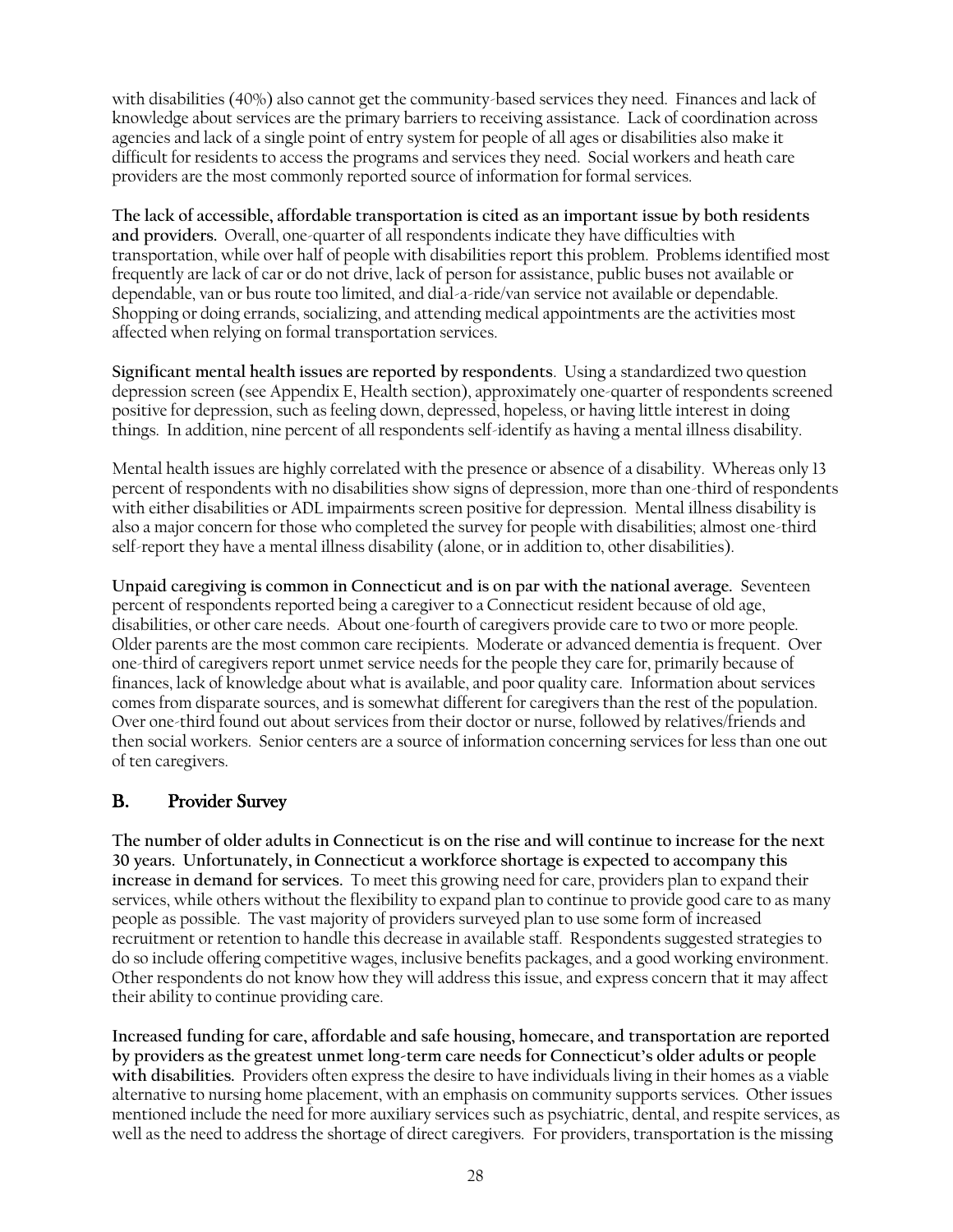service that is by far the most difficult for them to offer. Other missing services respondents mention as difficult to provide include housing, homecare, dental care, and psychiatric services.

**As can be expected, the number one suggestion from providers is increased funding for services such as improved transportation, affordable assisted living, and increased home care.** Providers also report the need for increasing the funding levels for different programs, higher reimbursement rates, reducing the wage gap between State and private employees, and increasing the recruitment and training of home health aides and nurses.

**The current regulatory environment affects the ability of over half of respondents to provide services. Providers voiced concerns such as an emphasis on paper compliance, contradictory regulations, excessive paperwork, and long waiting periods for Medicaid approval.** Difficulties with specific state agencies or departments in the past year are reported as well, including problems with case managers, late payments, and difficulty reaching agency employees, problems with arranging transportation to a state run clinic, and receiving conflicting advice from different departments.

## C. Rebalancing Long-Term Care Systems in Connecticut

**While major progress has been made nationally in rebalancing the long-term care system, through the expansion of home and community-based services and a reduction in the number of people living in long-term care institutions, Connecticut has not achieved its full potential.** Numerous opportunities and incentives for states to achieve their rebalancing goals have been provided by federal developments including the Olmstead Supreme Court decision (1999), the New Freedom Initiative (2000), and the Deficit Reduction Act (2006). Many states have responded to these opportunities and have made comprehensive changes to the way they provide and finance long-term care.

**Over the last 15 years, Connecticut has made a number of important strides in improving and rebalancing long-term care services and supports.** The state developed a number of Medicaid home and community-based waivers, and eliminated the waiting list for the CHCPE. While progress has been made on other waiver waiting lists, such as DMR and Katie Beckett, long waiting lists remain for both. State policymakers and agencies developed assisted living demonstration projects, placed a moratorium on nursing home beds, and assumed funding for the Nursing Home Transition Program when federal funds ran out. The state also codified into law the broad philosophical statement that "individuals with long-term care needs have the option to choose and receive long-term care and support in the least restrictive, appropriate setting." Connecticut has instituted a comprehensive Long-Term Care Planning process that sets and tracks progress against ambitious goals. For the first time, more Connecticut residents are receiving long-term care services in the community than in institutions, although more than two-thirds of Medicaid long-term care dollars are still spent on institutional care.

**However, the state is not a leader of systems change in terms of long-term care rebalancing.** Though important progress has been made, a number of reforms to long-term care organization, financing and delivery are warranted in order to achieve rebalancing goals. At this time, Connecticut:

- Serves 49 percent of its Medicaid long-term care clients in institutional settings;
- **Spends 68 percent of its Medicaid long-term care dollars on institutional care;**
- Is one of 18 states that do not have a personal care option in their Medicaid state plan;
- Is one of 2 states with no program for adults with developmental disabilities who are not mentally retarded;
- Is one of 10 states without an Aging and Disability Resource Center (ADRC) or other mechanism to provide a "single point of entry" or "no wrong door" model of entry into the long-term care support system.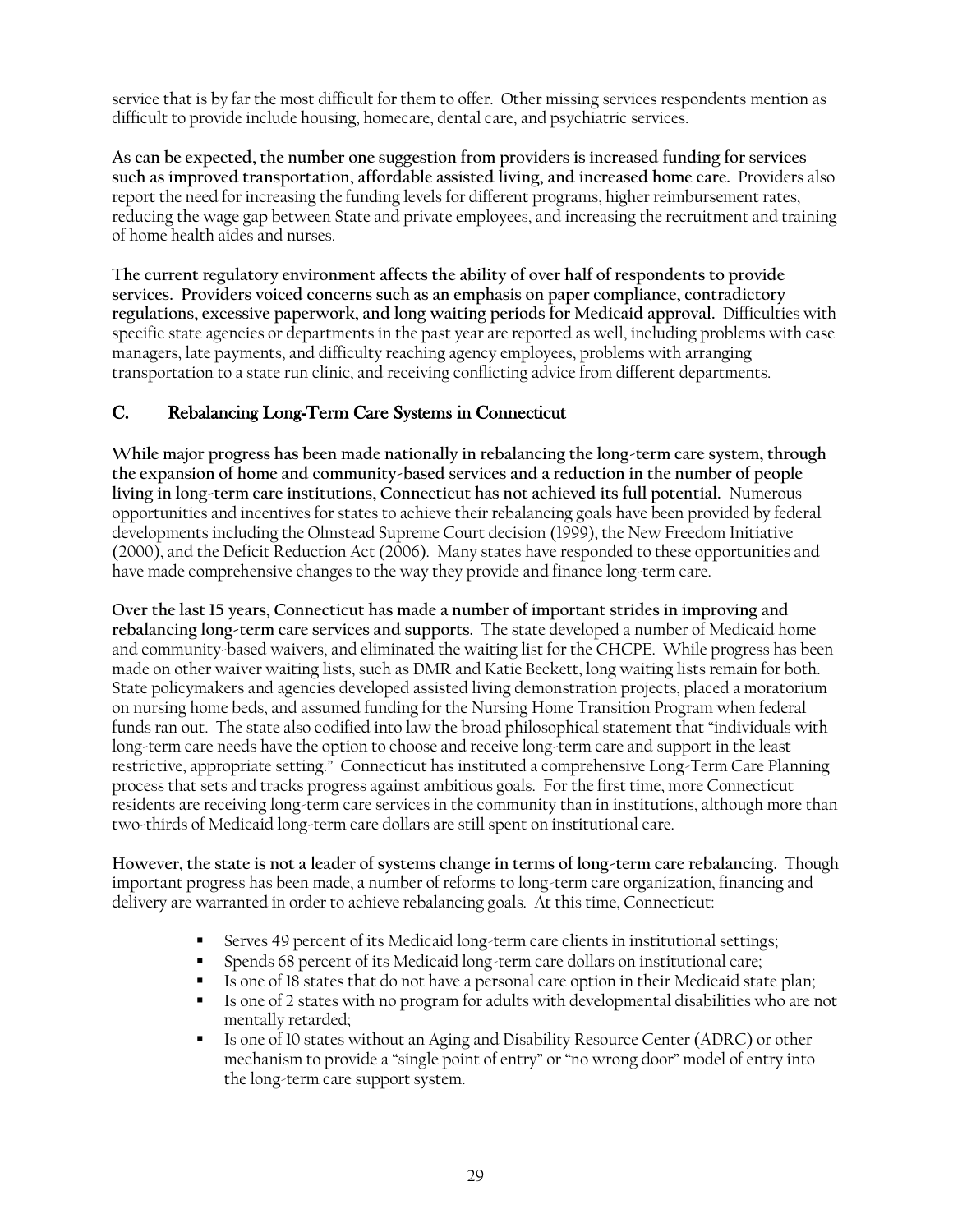**Connecticut provides publicly financed long-term care services and supports through a somewhat fractured governance structure consisting of a vast array of departments and programs that often operate in silos serving narrowly-defined segments of the population.** This organizational complexity poses significant challenges for both consumers and providers of long-term care services. By contrast, the most progressive states in terms of long-term care rebalancing have restructured their state governments by consolidating most or all of their long-term care programs into a single agency within an umbrella organization, creating an efficient all-ages human services approach specifically linking longterm care and Medicaid. Some leading examples of states with these government structures are Vermont, Washington, Oregon, and Wisconsin; many other states are also moving in this direction. Connecticut appears to be moving in the opposite direction, having voted to create a cabinet-level Department on Aging that would split responsibilities even further.

**The Connecticut Long-Term Care Needs Assessment demonstrates that residents need improved access to long-term care information and services, and increased coordination among state agencies.** The proposal to establish a cabinet-level Department on Aging has generated concerns regarding further splitting of responsibilities and lack of coordination between Medicaid waivers and Older Americans Act (OAA) programs. Separating OAA money from other Medicaid programs in a cabinet-level Department on Aging is likely to make the system more complex and confusing and thus be counter-productive for older people. Generally, the interests of older people are not served well when they are isolated from other groups and from the primary funding source, Medicaid.

**Once a pioneer in case management, Connecticut lacks a single point of entry into its long-term care system that would serve to standardize information, referral and screening.** The state's CHOICES program does have some of the desirable features of a single point of entry, although it is run out of five separate Area Agencies on Aging. It provides information and referral services to adults age 60 and over and assistance on Medicare issues to younger persons with disabilities, and performs at least some of the functions of a single point of entry for certain segments of the population. The CHCPE performs an assessment and screening function that diverts many older adults into community-based care. However, it is unique to nursing home admissions, does not conduct universal screening regardless of age or payor source, and its two-step process can be cumbersome.

**Connecticut has achieved only partial success in implementing a self-direction model, which involves the development and implementation of methods of consumer-directed care.** Evidence from consumer-directed care programs in other states indicates this model can be highly effective, particularly when the formal caregiving labor force is limited, as it is in Connecticut. In such models, beneficiary autonomy and control serves as the guiding programmatic priority; consumers hire, train, supervise, and pay workers of their choice. The option to hire PCAs is an important aspect of selfdirection in long-term care. In Connecticut, self-direction and access to PCA services are currently permitted only for participants in the Acquired Brain Injury waiver (369 people), the Personal Care Attendant waiver (698 people), and the Department of Mental Retardation's Comprehensive and Family Support waivers (approximately 7,500 people). People enrolled in these waivers can all self-direct, although all DMR clients have a case manager. By contrast, while participants of the CHCPE can, if they wish, opt for what is called "self-direct" status, this is operationalized as only allowing consumers to choose their agency providers and determine the service schedule and service options. Consumers in the CHCPE do not control their individual budget and are required to use a provider agency. The exception within the CHCPE is the state-funded PCA pilot which has allowed true self-direction of PCAs for a maximum of 250 people. That cap was recently eliminated.

**Connecticut has a highly diverse population in terms of economic resources with concomitantly wide variation in access to health care.** Though individuals with private resources can access care in whatever setting they choose, persons of every socioeconomic status often lack good advice and education about existing options. Long-term care services are not always equally available to all, or of similar high quality. Many potential clients are experiencing waiting lists for some of the state's Medicaid waiver programs, including Department of Mental Retardation waivers, the Katie Beckett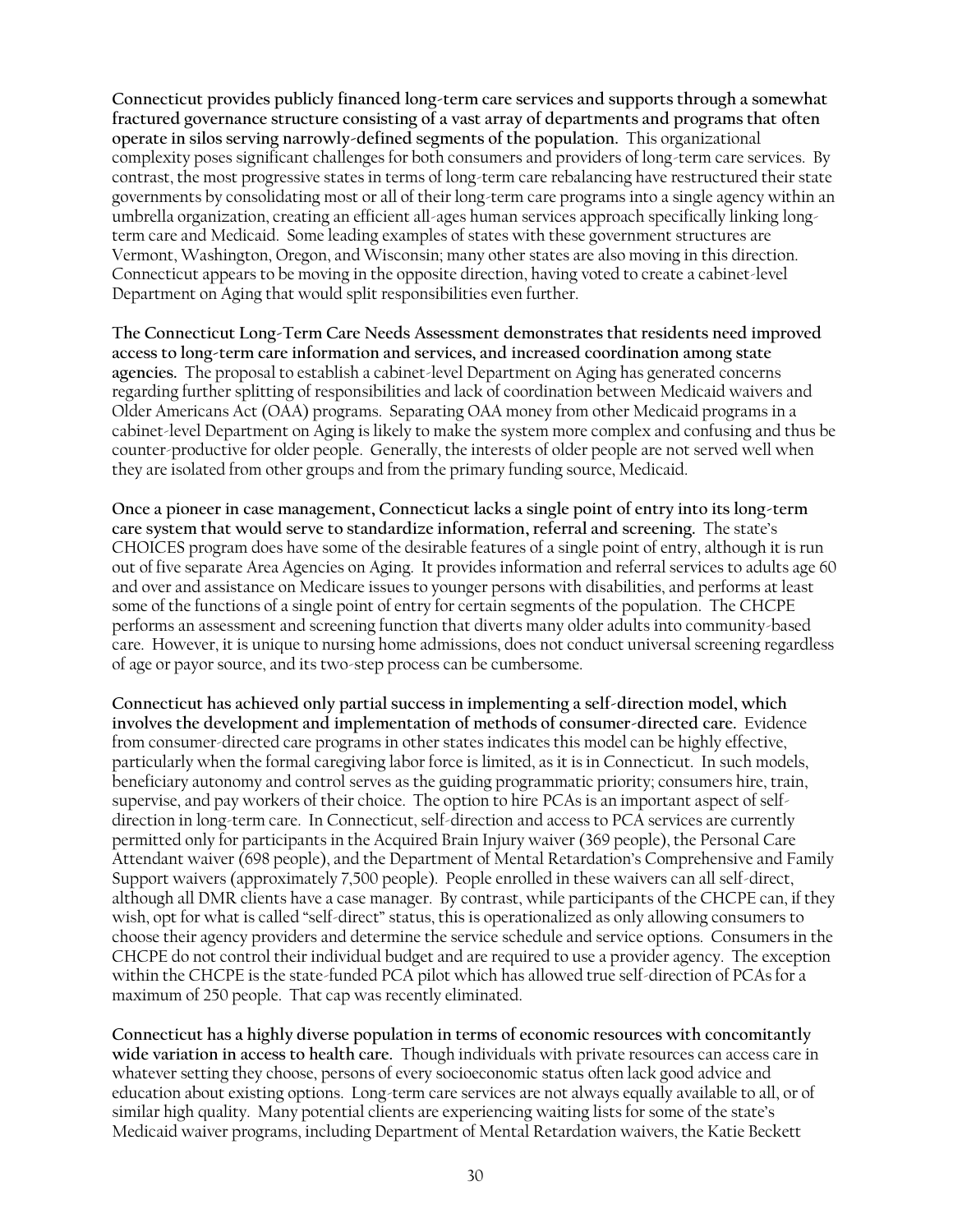waiver, and the Personal Care Assistance Waiver. The Acquired Brain Injury waiver is also nearing full capacity.

**The state's numerous consumer advocacy organizations are highly engaged and committed, though often fragmented between aging and disability issues and across disability groups.** They are not always unified on issues concerning long-term care. Many represent primarily older adults or primarily persons with particular disabilities, though there has been a recent trend to join efforts on many longterm care issues. An organized voice for consumer advocates is still lacking. There is, however, an organized voice for provider issues, as the state's nursing home industry and state employee unions are strong and well-organized.

**There is a significant lack of knowledge regarding long-term care services, planning and financing, among the general public as well as among those who currently need or use services.** People currently receiving or needing services often lack knowledge regarding available choices, services and funding sources. Those who most frequently advise people seeking services, such as medical personnel, social workers, and hospital discharge planners, are not themselves aware of all the choices that exist. Connecticut residents of all ages have not adequately planned for their future long-term care needs, and have limited understanding about the likelihood of requiring long-term care services and potential sources of payment.

**Connecticut has procedures in place for establishing and revising nursing home reimbursement rates.** The state's Medicaid average per diem rates are fifth highest in the nation. Yet the Medicaid rate is nearly \$100 a day less than Medicare and \$75 less than the average private pay rate (Medicare rates for sub-acute short stays are significantly higher than the Medicaid rate for long-term care), and has no quality incentives. Connecticut's Medicaid reimbursement rates for nursing homes are cost-based, in contrast to the acuity-based case mix system used by many states (4 of the 6 New England states use a case mix approach). A report by the Connecticut Legislative Program Review and Investigations Committee noted that although the adoption of a case mixed rate setting approach has been opposed by the nursing home industry and the New England Health Care Employees Union District 1199, the disparity between resident acuity and Medicaid reimbursement results in substantial inequities across the system. The current rate setting model lacks effective incentives for quality improvement and has been generally ineffective, with greater adverse consequences for facilities that serve primarily Medicaid residents.

**Compared with other states, Connecticut has a very rigid, highly professionalized model of case management and home care delivery in which both agencies and individual providers are subject to extensive licensing requirements and regulations**. Case management is performed by access agencies, which brings the advantages of neutrality and global planning, but also high cost. Home health services in Connecticut in general are dominated by nursing services and supervision, such that even homemaker services must be under the supervision of a registered nurse. Such requirements make home care expensive and limit access.

**While there is some shortage of skilled nursing personnel in institutions, in Connecticut there is a greater shortage of home-based care workers**, including home health aides, personal care assistants and homemaker assistants. Projections indicate continuing and increasing shortages in the coming years.

**Connecticut lacks a robust data capacity and systems integration capability to manage clients served by multiple programs.** Agencies, bureaus and departments have each developed elaborate database systems that operate separate and removed from each other. Further, many private providers have invested heavily in platforms that allow for sophisticated data collection techniques. However, the autonomous development of these myriad systems has resulted in extremely limited cross-fertilization of data within and between agencies. The issue has begun to be addressed in limited areas.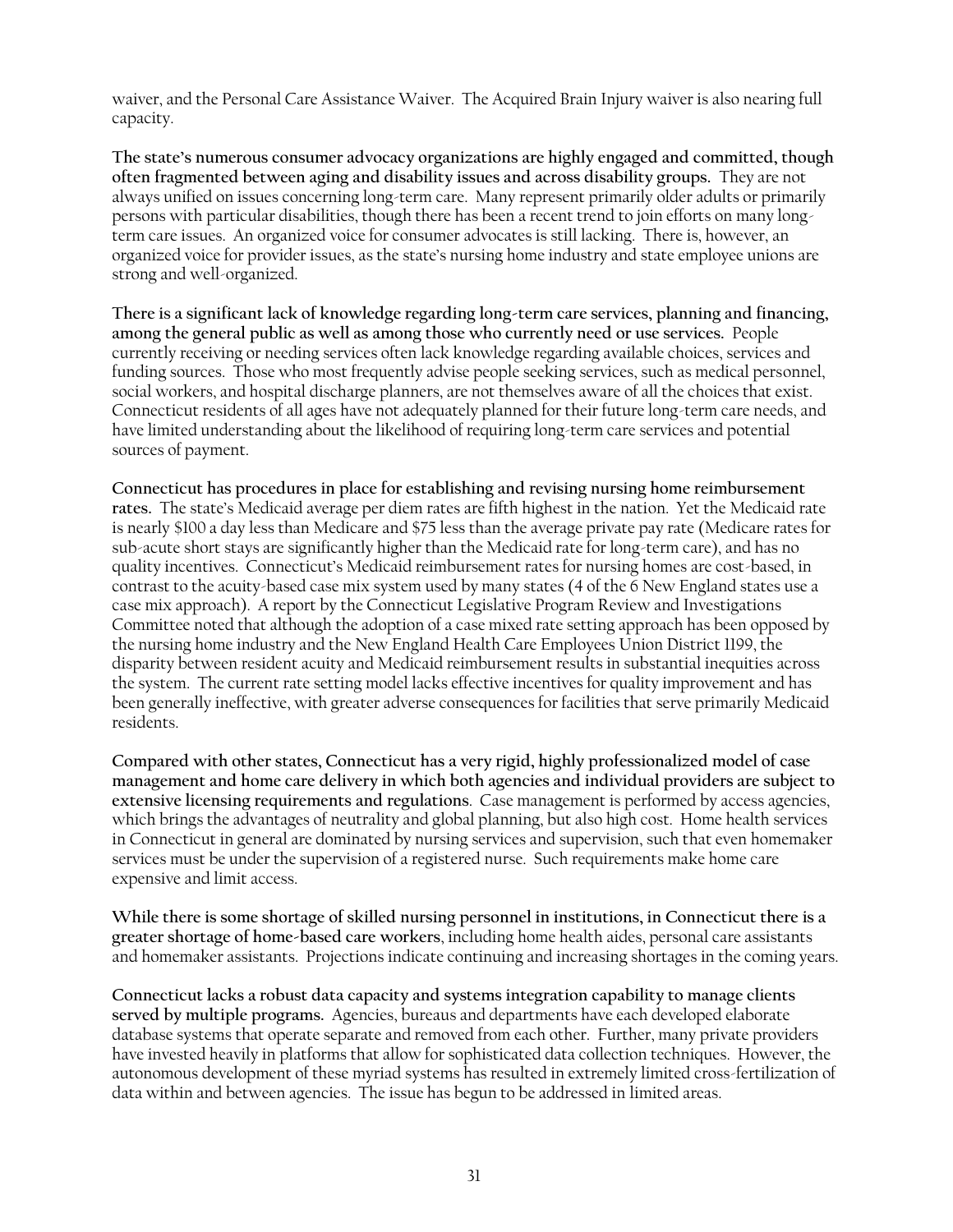# XI. Recommendations for Connecticut

The following recommendations are offered for consideration by Connecticut lawmakers and policymakers. They are based on:

- Analysis of the results of the long-term care needs assessment surveys of Connecticut residents and service providers;
- A comprehensive review of the current system of organization, financing and delivery of longterm care in Connecticut; and
- A comparison of Connecticut's long-term care services, organization and financing with those of other states, several of whom are leaders in this field.

The recommendations are also based on two guiding principles, which should be considered in connection with any policy or program changes developed to implement the recommendations:

- Create parity among age groups, across disabilities, and among programs through allocating funds equitably among people based on their level of need rather than on their age or type of disability.
- Break down silos that exist within and among state agencies and programs. Use the model of systems change grants such as the Money Follows the Person Grant and the Medicaid Infrastructure Grant to foster integration of services and supports.

**1. Create a statewide Single-Point of Entry (SPE) or No Wrong Door (NWD) Long-term Care Information and Referral program across all ages and disabilities.** Survey respondents, providers and state agency staff all reported that it is difficult for Connecticut residents who need long-term care to find basic information about the types of care that are available to them and who will provide this care. An expert team comprised, for example, of State Unit on Aging staff, members of the Long-Term Care Planning Committee and Advisory Council, consumers and providers should develop a plan to implement a centralized SPE/NWD in Connecticut. The SPE/NWD should encourage equity in allocation of services and supports across ages and across disabilities. Many of the 43 jurisdictions throughout the U.S. with existing Aging and Disability Resource Centers (ADRCs) present models for doing so. The SPE/NWD should also inform the hospital discharge planning process to avoid unnecessary institutionalization, and should consider the creation of common applications for program eligibility to avoid the necessity of giving the same information multiple times.

Another promising avenue would be to consider modeling a Connecticut SPE/NWD on certain features of the existing CHOICES program, which currently provides referral services through each of the five AAAs. If CHOICES is used as the most appropriate model for Connecticut, it would require centralization of at least the initial point of contact, an increase in the capacity to include Centers for Independent Living or other community-based organizations, additional staff training on all long-term care options across ages, disabilities and income, across all entry point agencies, and increased visibility of its services. Whatever method is chosen, provide a wide range of access (e.g. face-to-face, telephone, and web) that will help individuals and their families: first, identify the most appropriate type of longterm care services and supports and second, select specific providers that will meet their needs. Utilize standard assessments and programmatic coordination to increase equity in access, enhance residents' knowledge of options, enable better decision-making, and encourage better discharge planning.

**2. Provide a broader range of community-based choices for long-term care supports.** Major policy and financing efforts should be undertaken to develop a broadly integrated infrastructure for community-based services including home health, homemaker and adult day services. Reduce restrictions on who can provide this care. States such as Oregon and Washington can serve as useful models. Both diversion and transition strategies must be improved in order to maximize opportunities for individual choice. Comprehensive, coordinated pre-admission screening for need and eligibility is necessary in order for these strategies to work. In addition, systematic attention must be directed toward expanding available slots in pilot programs for assisted living and other supportive community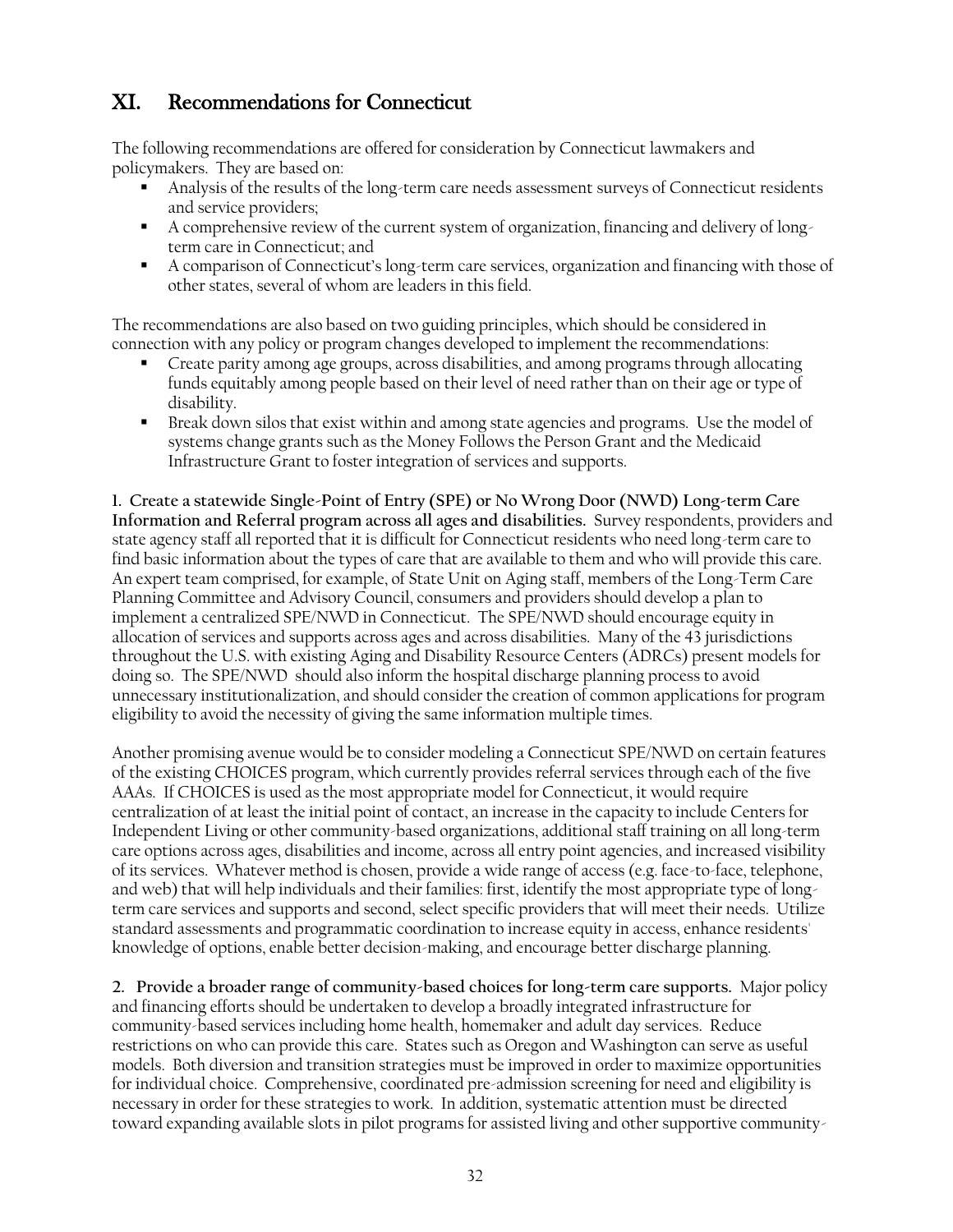based residence settings, and making these programs permanent. Combine HUD and other housing programs to cover housing costs for those whose assisted living services are covered by Medicaid.

**3. Foster flexibility in home care delivery**. Develop increased flexibility in Connecticut's rigid, highly professionalized model of home care delivery. In the current model, both agencies and individual providers are subject to extensive and sometimes inflexible licensing requirements and regulations. Increase in-home delivery with more cost-effective models. Study, and implement where appropriate, initiatives such as nurse delegation of specific tasks in specific settings, and using lower cost alternatives (e.g. homemaker vs. home health care) while not compromising the quality of care. Review the current scope of practice definitions for the nursing professions, and develop options for refinement in order to promote flexibility. Consider allowing an independent provider model in which providers are not required to work for an agency, a model that is more cost-effective and flexible.

**4. Address scope and quality of institutional care.** Explore and establish effective incentives to encourage the downsizing of public and private institutions while at the same time improving quality in remaining institutions. Examples include single rooms, report cards, and creation of a reimbursement system for all institutional settings based on quality improvement indicators. Other alternatives should be sought when additional institutions are proposed. Facilitating national efforts to change the culture and quality of life in nursing homes, the Department of Public Health, in collaboration with Centers for Medicare and Medicaid Services, should assess and amend existing regulations to allow for continued development of individualized care and culture change models within this care setting. The long-term care Ombudsman Program and coalitions such as the long-standing Breaking the Bonds Coalition should be engaged in this process.

**5. Provide true consumer choice and self-direction to all long-term care users.** Develop policies and programs to: a) allow consumers/family members to choose their own care providers, including from within their own informal care network, particularly family members, b) allow consumers to control their own budgets, c) make case management optional for individuals who are able to manage their own care, d) use the DMR waivers as a model for self-directed care, and e) make these options available across all ages and disabilities. Programs should operate with as much flexibility as possible, including the ability to arrange for as many care provider hours as necessary, in whatever configuration across providers is appropriate and preferred by the consumer. Since many consumers/family members come into a long-term care situation without prior knowledge or experience, it is important that they have assistance in making choices and self-direction, and that the assistance be comprehensive and unbiased.

**6. Simplify Connecticut's Medicaid structure.** Strive for simplification in Connecticut's Medicaid structure, which is based heavily on waivers and pilot programs. Add essential community-based services such as personal care assistance options to the state Medicaid plan. Strive for a universal waiver with consistent requirements across ages and disabilities, or include HCBS services in the state plan, as was recently done in Iowa. Include programs for adults with developmental disabilities who are not mentally retarded. If it is determined that one waiver is not feasible, every effort should be made to ensure that consistent eligibility and level of need reporting forms are consistent across waivers. In addition, pilot programs that have proven successful should be made a permanent feature of the Medicaid program.

**7. Create greater integration of functions at the state level, and consider alternative configurations of state government structure in order to best meet Connecticut residents' long-term care needs.**  Establish a consolidated, efficient all-ages human services approach to long-term care in Connecticut that maximizes the impact of Medicaid dollars and Older Americans Act funds rather than dividing them. Reconsider the establishment of a separate cabinet-level State Department on Aging. Address the needs of persons with autism without the creation of a separate Board of Education and Services for Citizens with Autism Spectrum disorders. Study recent trends in states with successful long-term care and other programs that serve all age and disability groups. As appropriate, individual departments could function with some level of autonomy under one umbrella agency in order to maximize expertise about specific conditions.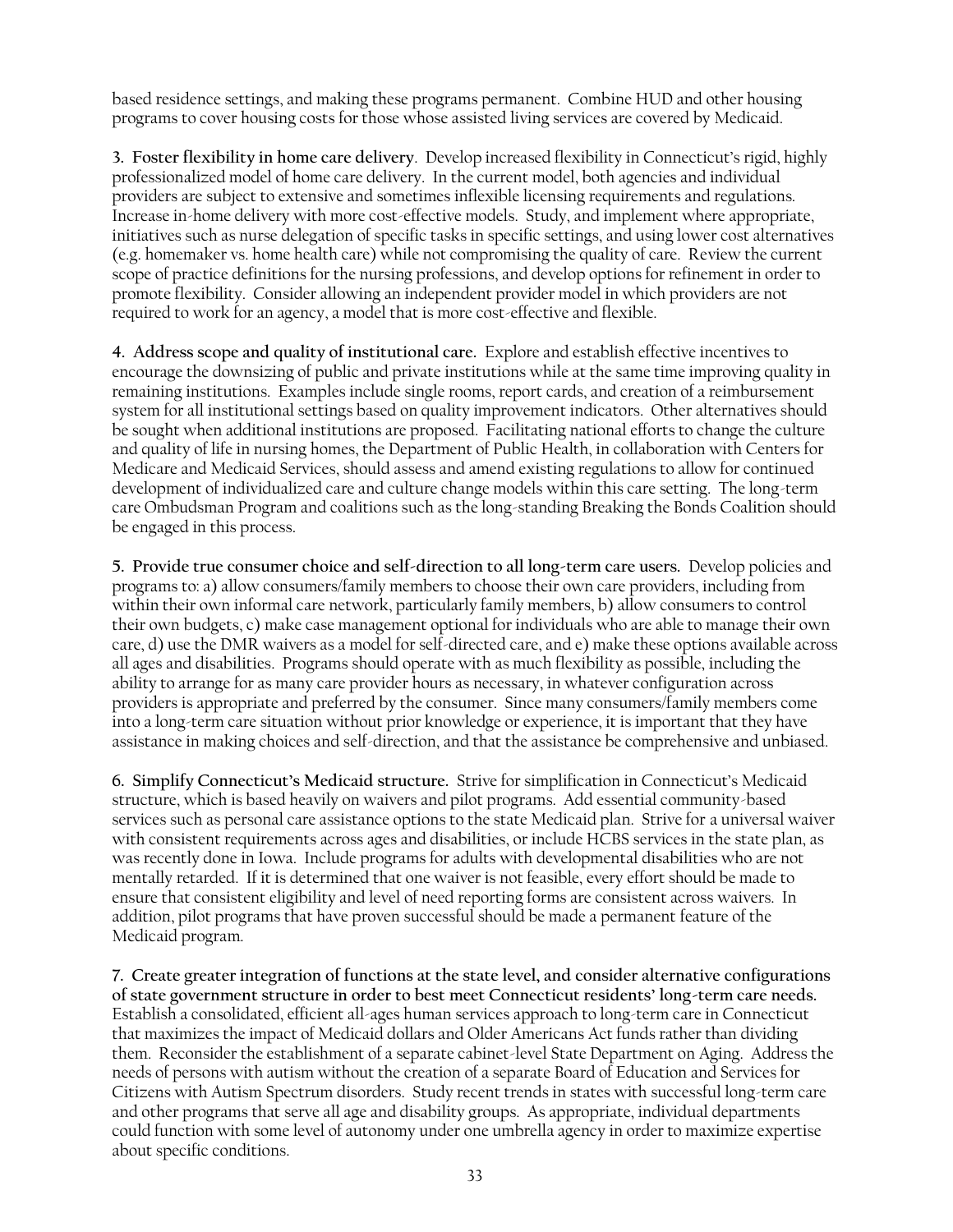**8. Address education and information needs of the Connecticut public.** In addition to establishing a highly visible SPE/NWD for people needing long-term care (as described in Recommendation #1), targeted information campaigns concerning long-term care services and supports should be developed in collaboration with high-visibility, convenient community partners, such as hospital discharge planning offices, community and senior centers, AAAs, and public libraries. These campaigns should integrate existing internet resources such as the long-term care website. Additional training and resources should be provided to those who are the most frequent sources of long-term care information and advice, such as social workers and heath care providers, as well as Probate Court officials and conservators.

More broadly, the state should consider investing in a public information and education campaign directed at educating the public about long-term care. All educational efforts should emphasize a broad public understanding of long-term care that combats misperceptions created by the traditional definition that relates solely to medical facilities. Connecticut should investigate the joint federal-state "Own Your Future" long-term care Awareness Campaign designed to increase consumer awareness about, and planning ahead for, long-term care needs. Another model for a public education campaign is the "Able Lives" series produced by Connecticut Public Television.

**9. Increase availability of readily accessible, affordable transportation.** In order to facilitate true choice in care and support alternatives, improve transportation options at the state and local level for persons who require additional assistance due to disability or other decline in physical or mental functioning. Encourage municipalities to work together to form regional plans that meet local and regional needs. Consider the formation of a broadly representative task force, led by a state-wide liaison from the Department of Transportation, to fully investigate alternative approaches and resource needs to accomplish this goal. Coordinate with the Medicaid Infrastructure Grant (Connect-Ability) team which has identified transportation as a priority area.

**10. Address long-term care needs of persons with mental health disabilities.** It is noteworthy that approximately 25 percent of the Needs Assessment survey respondents reported symptoms of depression, and that persons with psychiatric disabilities stressed the difficulty in accessing mental health services. Therefore, it is imperative that, under the Mental Health Transformation Grant, and in the development of the Medicaid Home and Community-based Services Program for Adults with Severe and Persistent Psychiatric Disabilities, state agencies work together to increase the financing and availability of comprehensive mental health services, including community-based care options, to meet the needs of Connecticut residents.

**11. Address access and reimbursement for key Medicaid services.** Psychiatric, dental, and podiatric services were identified in the Long-Term Care Needs Assessment survey as a particular problem for those receiving services through the Medicaid program. Difficulties involving access and financing persist. The Department of Social Services should assess the feasibility of increasing reimbursement rates to attract providers willing to serve this population. Several states, including Washington and Oregon, have already accomplished this critical component.

**12. Expand and improve vocational rehabilitation for persons with disabilities.** Connecticut has begun to address this identified need through its Medicaid Infrastructure Grant (Connect-Ability). The Connect-Ability project coordinators should review the findings from the Long-Term Care Needs Assessment. To the extent feasible, targeted analyses of relevant data should be conducted, based on needs identified by project coordinators.

**13. Address the long-term care workforce shortage.** Workforce Investment Boards should be engaged to develop approaches to increase the size of the formal long-term care workforce, including training, education and incentives. The wage gaps, including benefits, between public and private frontline